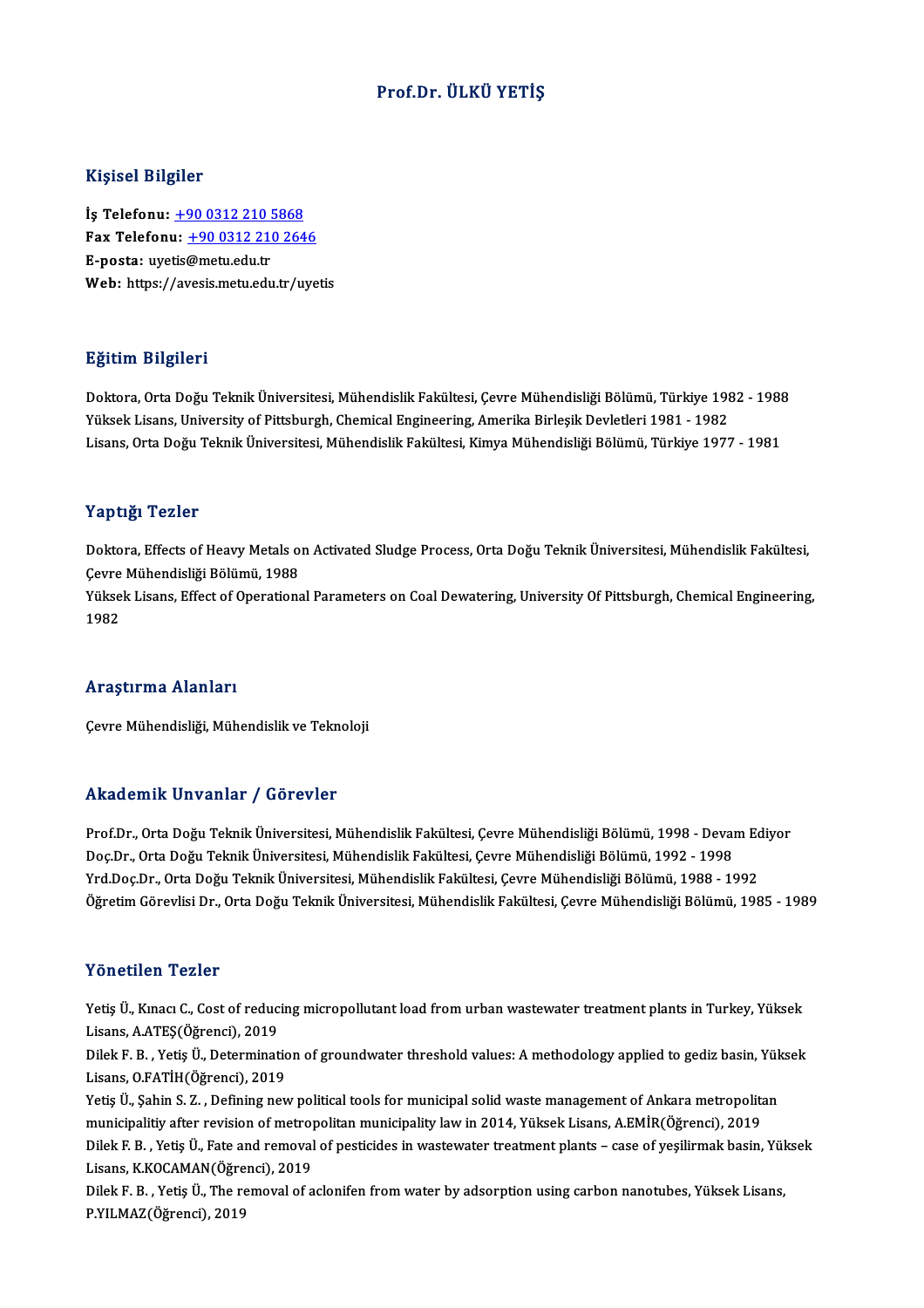Yetiş Ü., Dilek F. B. , Fate and removal of pesticides in wastewater treatment plants – case of yeşi·lirmak basin, Yüksek<br>Lisans KKOCAMAN(Öğrensi), 2019 Yetiş Ü., Dilek F. B. , Fate and remova<br>Lisans, K.KOCAMAN(Öğrenci), 2019<br>VETİS Ü. Yesilumak beyreev'nde, öne Yetiş Ü., Dilek F. B. , Fate and removal of pesticides in wastewater treatment plants – case of yeşi·lirmak basin, Yü<br>Lisans, K.KOCAMAN(Öğrenci), 2019<br>YETİŞ Ü., Yeşilırmak havzası'nda, önemli kirletici yüküne sahip olan se

Lisans, K.KOCAMAN(Öğre<br>YETİŞ Ü., Yeşilırmak havz<br>E.Erdem(Öğrenci), 2018<br>YETİS Ü. Develenment ef YETİŞ Ü., Yeşilırmak havzası'nda, önemli kirletici yüküne sahip olan sektörlerin değerlendirilmesi., Yüksek Lisans<br>E.Erdem(Öğrenci), 2018<br>YETİŞ Ü., Development of a methodology for identification and control of the chemica

E.Erdem(Öğrenci), 2018<br>YETİŞ Ü., Development of a methodology for identification and control of the chemicals of the greatest concern:<br>Yesilirmak River Basin case study, Doktora, E.KÜÇÜK(Öğrenci), 2018 YETİŞ Ü., Development of a methodology for identification and control of the chemicals of the greatest concern:<br>Yesilirmak River Basin case study, Doktora, E.KÜÇÜK(Öğrenci), 2018<br>YETİŞ Ü., Identification of specific pollut

Yesilirmak River Basin case study, Doktora, E.KÜÇÜF<br>YETİŞ Ü., Identification of specific pollutants in Yesili<br>methods, Yüksek Lisans, E.ERCİYAS(Öğrenci), 2018<br>YETİS Ü. ASSESSMENT OE PESPONSIPLE SECTOPS L

methods, Yüksek Lisans, E.ERCİYAS(Öğrenci), 2018<br>YETİS Ü., ASSESSMENT OF RESPONSIBLE SECTORS HAVING CONSIDERABLE POLLUTION LOAD IN YESILIRMAK RIVER methods, Yüksek Lisans, E.ERCİYAS(Öğrenci), 2018<br>YETİŞ Ü., ASSESSMENT OF RESPONSIBLE SECTORS HAVIN<br>BASIN, TURKEY, Yüksek Lisans, E.ERDEM(Öğrenci), 2018<br>CULEAZ EMECEN B. Z., YETİŞ Ü. Fouling analysis for diffe YETİŞ Ü., ASSESSMENT OF RESPONSIBLE SECTORS HAVING CONSIDERABLE POLLUTION LOAD IN YESILIRMAK RIVER<br>BASIN, TURKEY, Yüksek Lisans, E.ERDEM(Öğrenci), 2018<br>ÇULFAZ EMECEN P. Z. , YETİŞ Ü., Fouling analysis for different ultrafi

BASIN, TURKEY, Yüksek Lisans, E.ERDEM(Öğrenci), 2<br>ÇULFAZ EMECEN P. Z. , YETİŞ Ü., Fouling analysis for<br>treatment, Yüksek Lisans, R.DİLARA(Öğrenci), 2017<br>CULEAZ EMECEN B. Z., YETİŞ Ü. Process ontimizatle ÇULFAZ EMECEN P. Z. , YETİŞ Ü., Fouling analysis for different ultrafiltration membranes in reactive dyeing wastewate<br>treatment, Yüksek Lisans, R.DİLARA(Öğrenci), 2017<br>ÇULFAZ EMECEN P. Z. , YETİŞ Ü., Process optimization o

treatment, Yüksek Lisans, R.DİLARA(Öğrenci), 2017<br>ÇULFAZ EMECEN P. Z. , YETİŞ Ü., Process optimization on clean water recovery from real reactive dyeing effluents by<br>nanofiltration, Yüksek Lisans, B.KOÇER(Öğrenci), 2017 ÇULFAZ EMECEN P. Z. , YETİŞ Ü., Process optimization on clean water recovery from real reactive dyeing effluents by<br>nanofiltration, Yüksek Lisans, B.KOÇER(Öğrenci), 2017<br>YETİŞ Ü., Monitoring and evaluation systems for urba

nanofiltration, Yüksek Lisans, B.KOÇER(Öğrenci), 2017<br>YETİŞ Ü., Monitoring and evaluation systems for urban infrastructure services: A comparison of the<br>Turkish authorities and international financing institutions, Yüksek YETİŞ Ü., Monitoring and evaluation systems for urban infrastructure services: A comparison of the systems applied by<br>Turkish authorities and international financing institutions, Yüksek Lisans, C.YILDIZ(Öğrenci), 2017<br>ÇUL

Turkish authorities and international financing institutions, Yüksek Lisans, C.YILDIZ(Öğrenci), 2017<br>ÇULFAZ EMECEN P. Z. , YETİŞ Ü., Treatment of reactive dyeing wastewater and recovery of brackish water by applying<br>ultraf CULFAZ EMECEN P. Z. , YETİŞ Ü., Treatment of reactive dyeing wastewater and recovery of brackish water by applying<br>ultrafiltration, Yüksek Lisans, M.ERKANLI(Öğrenci), 2016<br>Yetiş Ü., Dilek F. B. , Ranking of pesticides acco

ultrafiltration, Yüksek Lisans, M.ERKANLI(Öğrenci), 2016<br>Yetiş Ü., Dilek F. B. , Ranking of pesticides according to leaching potent<br>turkey – index-based approach, Yüksek Lisans, A.ECE(Öğrenci), 2016<br>YETİŞ Ü. Life Cyala Ass Yetiş Ü., Dilek F. B. , Ranking of pesticides according to leaching potentials to groundwater for the selected river basins in<br>turkey – index-based approach, Yüksek Lisans, A.ECE(Öğrenci), 2016<br>YETİŞ Ü., Life Cycle Assessm

turkey – index-based approach, Yüksek Lisans, A.ECE(Öğrenci), 2016<br>YETİŞ Ü., Life Cycle Assessment of evaporative recovery of mercerization wastewater, Yüksek Lisans, E.BAYAR(Öğrenci),<br>2015 YETİŞ Ü., Life Cycle Assessment of evaporative recovery of mercerization wastewater, Yüksek Lisans, E.BAYAR(Öğrenci),<br>2015<br>YETİŞ Ü., Substance flow analysis of mercury in Turkey for policy decision support, Yüksek Lisans,

2015<br>YETİŞ<br>2015<br><sub>VETİS</sub> YETİŞ Ü., Substance flow analysis of mercury in Turkey for policy decision support, Yüksek Lisans, D.CİV.<br>2015<br>YETİŞ Ü., Substance flow analysis of nonylphenol and nonylphenol ethoxylates in Turkey, Yüksek Lisans,<br>C.KARAKA

2015<br>YETİŞ Ü., Substance flow analysis of nonylphenol and nonylphenol ethoxylates in Turkey, Yüksek Lisans,<br>C.KARAKAŞ(Öğrenci), 2014

YETİŞ Ü., Substance flow analysis of nonylphenol and nonylphenol ethoxylates in Turkey, Yüksek Lisans,<br>C.KARAKAŞ(Öğrenci), 2014<br>YETİŞ Ü., GÜNEŞ Ş., Implementation of article 12 of Seveso II directve in Turkey, Yüksek Lisan C.KARAKAŞ(Öğrenci), 2014<br>YETİŞ Ü., GÜNEŞ Ş., Implementation of article 12 of Seveso II directve in Turkey, Yüksek Lisans, D.BAŞ(Öğrenci), 20<br>YETİŞ Ü., GÜNEŞ Ş., Seveso II direktifi madde 12'nin Türkiye'de uygulanması., Yük

YETİŞ Ü., GÜNEŞ Ş., Implementation of article 12 of Seveso II directve in Turkey, Yüksek Lisans, D.BAŞ(Öğrenci), 2014<br>YETİŞ Ü., GÜNEŞ Ş., Seveso II direktifi madde 12'nin Türkiye'de uygulanması., Yüksek Lisans, D.Baş(Öğren YETİŞ Ü., GÜNEŞ Ş., Seveso II d<br>Yetiş Ü., Dilek F. B. , Triclosan i<br>Lisans, A.KOÇ(Öğrenci), 2014<br>YETİS Ü. DiLEK'E B. Biyolajil Yetiş Ü., Dilek F. B. , Triclosan in biological wastewater treatment: Fate, kinetics and population dynamics aspects, Yüksek<br>Lisans, A.KOÇ(Öğrenci), 2014<br>YETİŞ Ü., DİLEK F. B. , Biyolojik atıksu arıtımı ile triklosan gider

Lisans, A.KOÇ(Öğrenci), 2014<br>YETİŞ Ü., DİLEK F. B. , Biyolojik atıksu arıtımı ile triklosan giderimi: akibet, kinetik ve popülasyon dinamiği., Yüksek Lisans,<br>A.Koç(Öğrenci), 2014 YETİŞ Ü., DİLEK F. B. , Biyolojik atıksu arıtımı ile triklosan giderimi: akibet, kinetik ve popülasyon dinamiği., Yüksek Lis<br>A.Koç(Öğrenci), 2014<br>YETİŞ Ü., DİLEK F. B. , Triclosanın yüzey sularından ozon ile giderimi: kine

A.Koç(Öğrenci), 2014<br>YETİŞ Ü., DİLEK F. B. , T<br>K.Berk(Öğrenci), 2014<br>Yetiş Ü. Dilek E. B. Ben YETİŞ Ü., DİLEK F. B. , Triclosanın yüzey sularından ozon ile giderimi: kinetik & giderim mekanizması., Yüksek Lisans,<br>K.Berk(Öğrenci), 2014<br>Yetiş Ü., Dilek F. B. , Removal of triclosan from surface waters by ozonation: Ki

K.Berk(Öğrenci), 2014<br>Yetiş Ü., Dilek F. B. , Removal of<br>Lisans, K.BERK(Öğrenci), 2014<br>YETİS Ü. KARADENİZDE CEVRE Yetiş Ü., Dilek F. B. , Removal of triclosan from surface waters by ozonation: Kine<br>Lisans, K.BERK(Öğrenci), 2014<br>YETİŞ Ü., KARADENİZDE ÇEVRESEL GÜVENLİK, Doktora, A.ESİN(Öğrenci), 2013<br>Yetiş Ü. Dilek E. B., Trislesan reme

Lisans, K.BERK(Öğrenci), 2014<br>YETİŞ Ü., KARADENİZDE ÇEVRESEL GÜVENLİK, Doktora, A.ESİN(Öğrenci), 2013<br>Yetiş Ü., Dilek F. B. , Triclosan removal by nanofiltration from surface water, Yüksek Lisans, A.ÖGÜTVERİCİ(Öğrenci),<br>20 YETİŞ<br>Yetiş İ<br>2013<br>Yetiş İ Yetiş Ü., Dilek F. B. , Triclosan removal by nanofiltration from surface water, Yüksek Lisans, A.ÖGÜTVERİCİ(Öğrenci),<br>2013<br>Yetiş Ü., Dilek F. B. , Investigation of occurence and fate of biocides in wastewater treatment pla

2013<br>Yetiş Ü., Dilek F. B. , Investigation of occurence and fate of biocides in wastewater treatment plants and surface waters,<br>Yüksek Lisans, M.YAVUZ(Öğrenci), 2013 Yetiş Ü., Dilek F. B. , Investigation of occurence and fate of biocides in wastewater treatment plants and surface<br>Yüksek Lisans, M.YAVUZ(Öğrenci), 2013<br>DİLEK F. B. , YETİŞ Ü., Atık su arıtma tesislerinde ve yüzey sularınd

Yüksek Lisans, M.YAVUZ(Öğrenci), 2013<br>DİLEK F. B. , YETİŞ Ü., Atık su arıtma tesislerinde ve yü<br>araştırılması., Yüksek Lisans, M.Yavuz(Öğrenci), 2013<br>ALB E. VETİŞ Ü. Evaluation of best envirenmentel met DİLEK F. B. , YETİŞ Ü., Atık su arıtma tesislerinde ve yüzey sularında biyositlerin seviyelerinin ve akıbetlerinin<br>araştırılması., Yüksek Lisans, M.Yavuz(Öğrenci), 2013<br>ALP E., YETİŞ Ü., Evaluation of best environmental ma

araştırılması., Yüksek Lisans, M.Yavuz(Öğrenci), 2013<br>ALP E., YETİŞ Ü., Evaluation of best environmental ma<br>Lisans, N.ÇAKIR(Öğrenci), 2012 ALP E., YETİŞ Ü., Evaluation of best environmental management practices of an integrated iron and steel plant, Yüksek

Lisans, N.ÇAKIR(Öğrenci), 2012<br>YETİŞ Ü., Hazardous waste management system design for Turkey, Doktora, Ö.YILMAZ(Öğrenci), 2011<br>Yetiş Ü., Dilek F. B. , Comparison of sub-processes and final products of iron and steel produc YETİŞ Ü., Hazardous waste management system design for Turkey, Doktora, Ö.YILMAZ(Öğrenci), 2011<br>Yetiş Ü., Dilek F. B. , Comparison of sub-processes and final products of iron and steel production with l<br>assessment, Yüksek Yetiş Ü., Dilek F. B. , Comparison of sub-processes and final products of iron and steel production with li<br>assessment, Yüksek Lisans, G.ÖLMEZ(Öğrenci), 2011<br>YETİŞ Ü., Sulphate removal by nanofiltration from water, Yüksek

assessment, Yüksek Lisans, G.ÖLMEZ(Öğrenci), 2011<br>YETİŞ Ü., Sulphate removal by nanofiltration from water, Yüksek Lisans, A.KARABACAK(Öğrenci), 2010<br>YETİŞ Ü., Kot kumaşı üreten bir tekstil endüstrisinin atık suyunun ozonla YETİŞ Ü., Sulphate rem<br>YETİŞ Ü., Kot kumaşı üı<br>E.Kaan(Öğrenci), 2010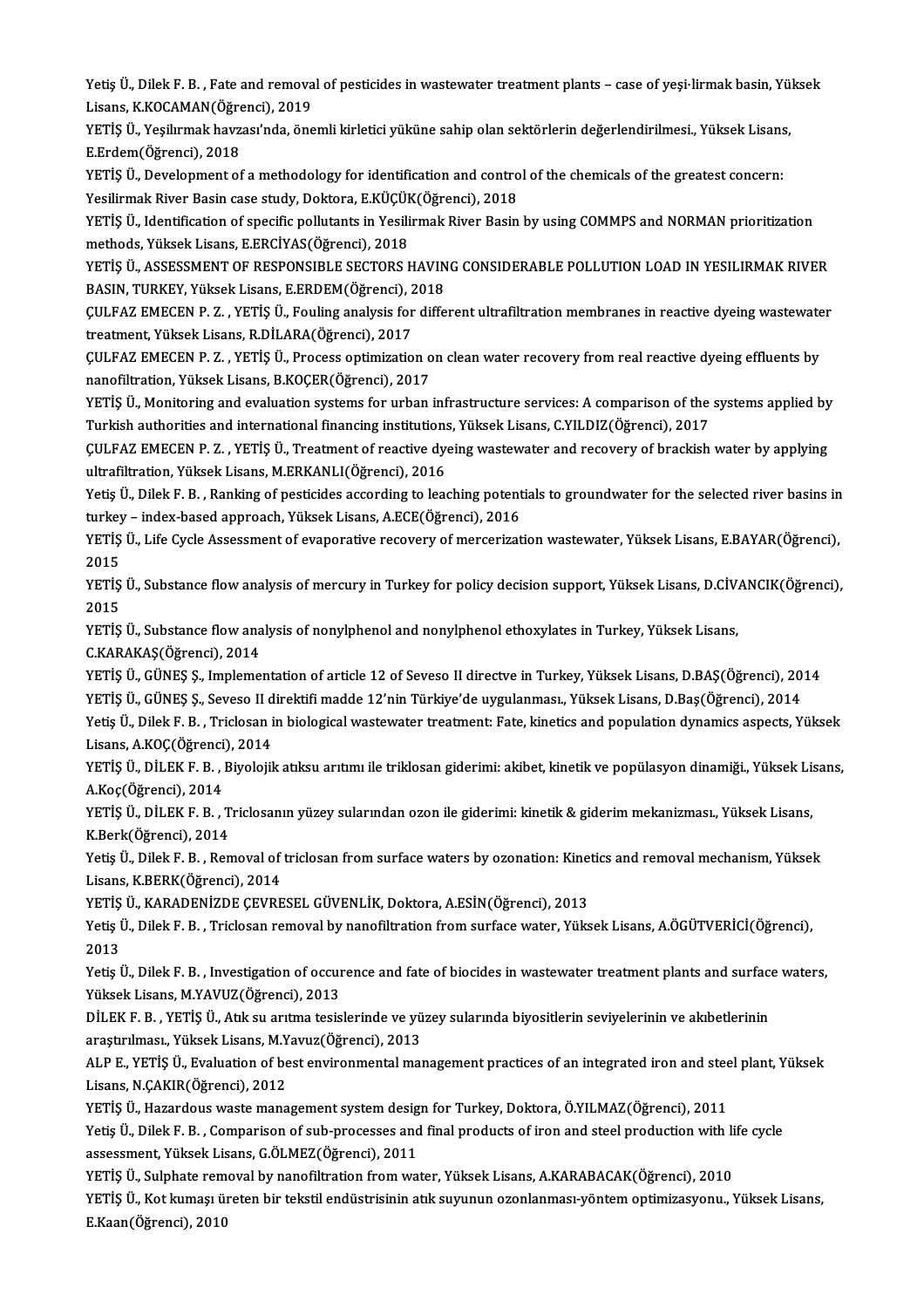YETİŞ Ü., Drinking water quality in Ankara: A monitoring study, Yüksek Lisans, G.TEZCE(Öğrenci), 2010<br>YETİŞ Ü. Oranation of a danim producing taytile industry yınatayıstar?Process optimization, Yüksek Lisa YETİŞ Ü., Ozonation of a denim producing textile industry wastewater?Process optimization, Yüksek Lisans,<br>E.KAAN(Öğrenci), 2010 YETİŞ Ü., Drinking water<br>YETİŞ Ü., Ozonation of a<br>E.KAAN(Öğrenci), 2010<br>YETİS Ü., Biak assasaman

YETİŞ Ü., Ozonation of a denim producing textile industry wastewater?Process optimization, Yüksek Lisans,<br>E.KAAN(Öğrenci), 2010<br>YETİŞ Ü., Risk assessment for a denim manufacturing plant in Turkey, Yüksek Lisans, M.MUNGAN(Ö YETİŞ Ü., Caustic recovery from highly alkaline denim mercerizing wastewaters using membrane technology, Yüksek<br>Lisans, C.VAROL(Öğrenci), 2008 YETİŞ Ü., Risk assessment for a d<br>YETİŞ Ü., Caustic recovery from h<br>Lisans, C.VAROL(Öğrenci), 2008<br>YETİS Ü. Disinfection bu product YETİŞ Ü., Caustic recovery from highly alkaline denim mercerizing wastewaters using membrane technology, Yüksek<br>Lisans, C.VAROL(Öğrenci), 2008<br>YETİŞ Ü., Disinfection by-products formation in low-bromide and low-SUVA waters

Lisans, C.VAROL(Öğrenci), 2008<br>YETİŞ Ü., Disinfection by-products formation in low-bromide and low-SUVA waters, Doktora, N.ATEŞ(Öğ<br>YETİŞ Ü., Indigo dyeing wastewater treatment by the membrane based filtration process, Yüks YETİŞ Ü., Disinfection by-<br>YETİŞ Ü., Indigo dyeing w<br>M.ÜNLÜ(Öğrenci), 2008<br>YETİS Ü. Assessment of t YETİŞ Ü., Indigo dyeing wastewater treatment by the membrane based filtration process, Yüksek Lisans,<br>M.ÜNLÜ(Öğrenci), 2008<br>YETİŞ Ü., Assessment of the best available wastewater management techniques for a textile mill: Co

M.ÜNLÜ(Öğrenci), 2008<br>YETİŞ Ü., Assessment of the best available wastewa<br>analysis, Yüksek Lisans, B.DOĞAN(Öğrenci), 2008<br>YETİŞ Ü. An integrated desision sunnert system fo YETİŞ Ü., Assessment of the best available wastewater management techniques for a textile mill: Cost and be<br>analysis, Yüksek Lisans, B.DOĞAN(Öğrenci), 2008<br>YETİŞ Ü., An integrated decision-support system for industrial acc

analysis, Yüksek Lisans, B.DOĞAN(Öğrenci), 2008<br>YETİŞ Ü., An integrated decision-support system for industrial accidents, Doktora, S.GİRGİN(Öğrenci), 2008<br>YETİŞ Ü., Improvements in energy and water consumption performances YETİŞ Ü., An integrated decision-support system for industrial accidents, Doktora, S.GİRGİN(Öğrenci), 2008<br>YETİŞ Ü., Improvements in energy and water consumption performances of a textile mill after bat applicatic<br>Lisans, YETİŞ Ü., Improvements in energy and water consumption performances of a textile mill<br>Lisans, A.MERVE(Öğrenci), 2008<br>YETİŞ Ü., Biological and chemical sludge filtration, Doktora, H.YÜKSELER(Öğrenci), 2007<br>YETİŞ Ü. VILMAZ L

Lisans, A.MERVE(Öğrenci), 2008<br>YETİŞ Ü., Biological and chemical sludge filtration, Doktora, H.YÜKSELER(Öğrenci), 2007<br>YETİŞ Ü., YILMAZ L., Recovery and reuse of indigo dyeing wastewater using membrane technology, Doktora, YETİŞ Ü., Biological and chemical sludge filtration, Doktora, H.YÜKSELER(Öğrenci), 2007<br>YETİŞ Ü., YILMAZ L., Recovery and reuse of indigo dyeing wastewater using membrane te<br>N.UZAL(Öğrenci), 2007<br>YETİS Ü., Hazardous waste YETİŞ Ü., YILMAZ L., Recovery and reuse of indigo dyeing wastewater using membrane teo<br>N.UZAL(Öğrenci), 2007<br>YETİŞ Ü., Hazardous waste inventory of Turkey, Yüksek Lisans, Ö.YILMAZ(Öğrenci), 2006<br>YETİŞ Ü. VILMAZ L., Dovelop

N.UZAL(Öğrenci), 2007<br>YETİŞ Ü., Hazardous waste inventory of Turkey, Yüksek Lisans, Ö.YILMAZ(Öğrenci), 2006<br>YETİŞ Ü., YILMAZ L., Development of a membrane based treatment scheme for water recovery from textile effluents, Doktora, G.ÇAPAR(Öğrenci), 2005<br>YETİŞ Ü., Removal of lead using anaerobic biomass, Yüksek Lisans, E.TOKCAER(Öğrenci), 2003 YETİŞ Ü., YILMAZ L., Development of a membrane based treatment scheme for water recovery<br>Doktora, G.ÇAPAR(Öğrenci), 2005<br>YETİŞ Ü., Removal of lead using anaerobic biomass, Yüksek Lisans, E.TOKCAER(Öğrenci), 2003<br>YETİŞ Ü. E

Doktora, G.ÇAPAR(Öğrenci), 2005<br>YETİŞ Ü., Removal of lead using anaerobic biomass, Yüksek Lisans, E.TOKCAER(Öğrenci), 2003<br>YETİŞ Ü., Effect of extracellular polymer compusition of activated sludge on the removal of heavy m YETİŞ Ü., Removal of lead using anaerobi<br>YETİŞ Ü., Effect of extracellular polymer<br>Yüksek Lisans, B.YÜNCÜ(Öğrenci), 2003<br>YETİS Ü. Aktif camur biyonolimar kompo YETİŞ Ü., Effect of extracellular polymer compusition of activated sludge on the removal of heavy metals by biosorptic<br>Yüksek Lisans, B.YÜNCÜ(Öğrenci), 2003<br>YETİŞ Ü., Aktif çamur biyopolimer kompozisyonunun ağır metallerin

Yüksek Lisans, B.YÜNCÜ(Öğrenc<br>YETİŞ Ü., Aktif çamur biyopolime<br>Lisans, B.Yüncü(Öğrenci), 2003<br>Yetiş Ü. Dilek E. B., Enhansed se YETİŞ Ü., Aktif çamur biyopolimer kompozisyonunun ağır metallerin biyosorbsiyonla giderimine olan etkileri, Yüksek<br>Lisans, B.Yüncü(Öğrenci), 2003<br>Yetiş Ü., Dilek F. B. , Enhanced coagulation of raw water of Ankara city, Yü

Lisans, B.Yüncü(Öğrenci), 2003<br>Yetiş Ü., Dilek F. B. , Enhanced coagulation of raw water of Ankara city, Yüksek Lisans, E.ATLI(Öğrenci<br>YETİŞ Ü., ÜNLÜ K., Comparison of leaching tests for hazardous waste characterization, Y Yetiş Ü., Dilek F. B. , Enhanced coa<br>YETİŞ Ü., ÜNLÜ K., Comparison of<br>N.ANBARYAPAN(Öğrenci), 2001<br>Yetiş Ü. Dilek E. B., Kinatis seneci

YETİŞ Ü., ÜNLÜ K., Comparison of leaching tests for hazardous waste characterization, Yüksek Lisans,<br>N.ANBARYAPAN(Öğrenci), 2001<br>Yetiş Ü., Dilek F. B. , Kinetic aspects of decolorization of pulp and paper industry wastewat N.ANBARYAPAN(Öğrenci),<br>Yetiş Ü., Dilek F. B. , Kinetic<br>E.TARLAN(Öğrenci), 2001<br>YETİS Ü. Life avele assessam Yetiş Ü., Dilek F. B. , Kinetic aspects of decolorization of pulp and paper industry wastewaters by algae, Doktora<br>E.TARLAN(Öğrenci), 2001<br>YETİŞ Ü., Life cycle assessment of municipal solid waste treatment methods: Ankara

E.TARLAN(Öğrenci), 2001<br>YETİŞ Ü., Life cycle assessment of municipal solid waste treatment methods: Ankara case study, Yüksek Lisans,<br>D.ÖZELER(Öğrenci), 2001 YETİŞ Ü., Life cycle assessment of municipal solid waste treatment methods: Ankara case study, Yüksek Lisans,<br>D.ÖZELER(Öğrenci), 2001<br>YETİŞ Ü., Use of environmental performance indicators to promote cleaner technologies in

D.ÖZELER(Öğrenci), 2001<br>YETİŞ Ü., Use of environmental performance indicators to promote cleaner tech<br>cotton textile wet processing industry, Yüksek Lisans, M.Mirata(Öğrenci), 2000<br>YETİŞ Ü. Pisserntian of niskel and leed b YETİŞ Ü., Use of environmental performance indicators to promote cleaner technologies in small and medium sized<br>cotton textile wet processing industry, Yüksek Lisans, M.Mirata(Öğrenci), 2000<br>YETİŞ Ü., Biosorption of nickel

cotton textile wet processing industry, Yük<br>YETİŞ Ü., Biosorption of nickel and lead by<br>system, Doktora, İ.HALUK(Öğrenci), 2000<br>VETİS Ü. Has of anviranmentel performan YETİŞ Ü., Biosorption of nickel and lead by phanerochaete chrysosporium type white rot fungus from a binary meta<br>system, Doktora, İ.HALUK(Öğrenci), 2000<br>YETİŞ Ü., Use of environmental performance indicators to promote clea

system, Doktora, İ.HALUK(Öğrenci), 2000<br>YETİŞ Ü., Use of environmental performance indicators to promote cleaner technologies in small and r<br>cotton textile wet provessing industry, Yüksek Lisans, M.MİRATA(Öğrenci), 2000<br>YE YETİŞ Ü., Use of environmental performance indicators to promote cleaner technologies in small and medium sized

YETİŞ Ü., Existing situation in Ankara water distribution system in terms of total trihalomethanes and organic matter, YETİŞ Ü., Heavy metal biosorption by anael<br>YETİŞ Ü., Existing situation in Ankara water<br>Yüksek Lisans, B.TOKMAK(Öğrenci), 1999<br>YETİS Ü. Non markat valuation of onvironı

YETİŞ Ü., Non-market valuation of environmental damage: a case study on Yusufeli dam and hydroelectric power plant,<br>Yüksek Lisans, E.Alp(Öğrenci), 1999 Yüksek Lisans, B.TOKMAK(Öğrenci),<br>YETİŞ Ü., Non-market valuation of en<br>Yüksek Lisans, E.Alp(Öğrenci), 1999<br>YETİS Ü. A Case studu valuation of er YETİŞ Ü., Non-market valuation of environmental damage: a case study on Yusufeli dam and hydroelectric power plant,<br>Yüksek Lisans, E.Alp(Öğrenci), 1999<br>YETİŞ Ü., A Case study valuation of environmental damage: A case study

Yüksek Lisans, E.Alp(Öğrenci), 1999<br>YETİŞ Ü., A Case study valuation of en<br>Yüksek Lisans, E.ALP(Öğrenci), 1999<br>YETİS Ü. Seesenal variation of shanas YETİŞ Ü., A Case study valuation of environmental damage: A case study on Yusufeli Dam and hydroelectric power plant,<br>Yüksek Lisans, E.ALP(Öğrenci), 1999<br>YETİŞ Ü., Seasonal variation of characteristics and THMFP of Çamlıde

Yüksek Lisans, E.ALP(Öğrenci), 1999<br>YETİŞ Ü., Seasonal variation of characteristics and THMFP of Çamlıdere and Kurtboğazı reservoir waters, Yüksek Lisans,<br>O.GÜR(Öğrenci), 1999 YETİŞ Ü., Seasonal variation of characteristics and THMFP of Çamlıdere and Kurtboğazı reservoir w<br>O.GÜR(Öğrenci), 1999<br>YETİŞ Ü., The Removal of trihalomethane precursors by activated carbon treatment, Yüksek Lisans,<br>G KESİ

O.GÜR(Öğrenci), 1999<br>YETİŞ Ü., The Removal of trih<br>G.KESİKTAŞ(Öğrenci), 1998<br>YETİS Ü. Niskal conntion bu s YETİŞ Ü., The Removal of trihalomethane precursors by activated carbon treatment, Yü<br>G.KESİKTAŞ(Öğrenci), 1998<br>YETİŞ Ü., Nickel sorption by activated sludge, Yüksek Lisans, B.ARICAN(Öğrenci), 1998<br>ÖZCEN C. YETİS Ü. Impreve

G.KESİKTAŞ(Öğrenci), 1998<br>YETİŞ Ü., Nickel sorption by activated sludge, Yüksek Lisans, B.ARICAN(Öğrenci), 1998<br>ÖZGEN C., YETİŞ Ü., Improvements of the bleaching process of Dalaman Pulp and Paper Plant to reduce the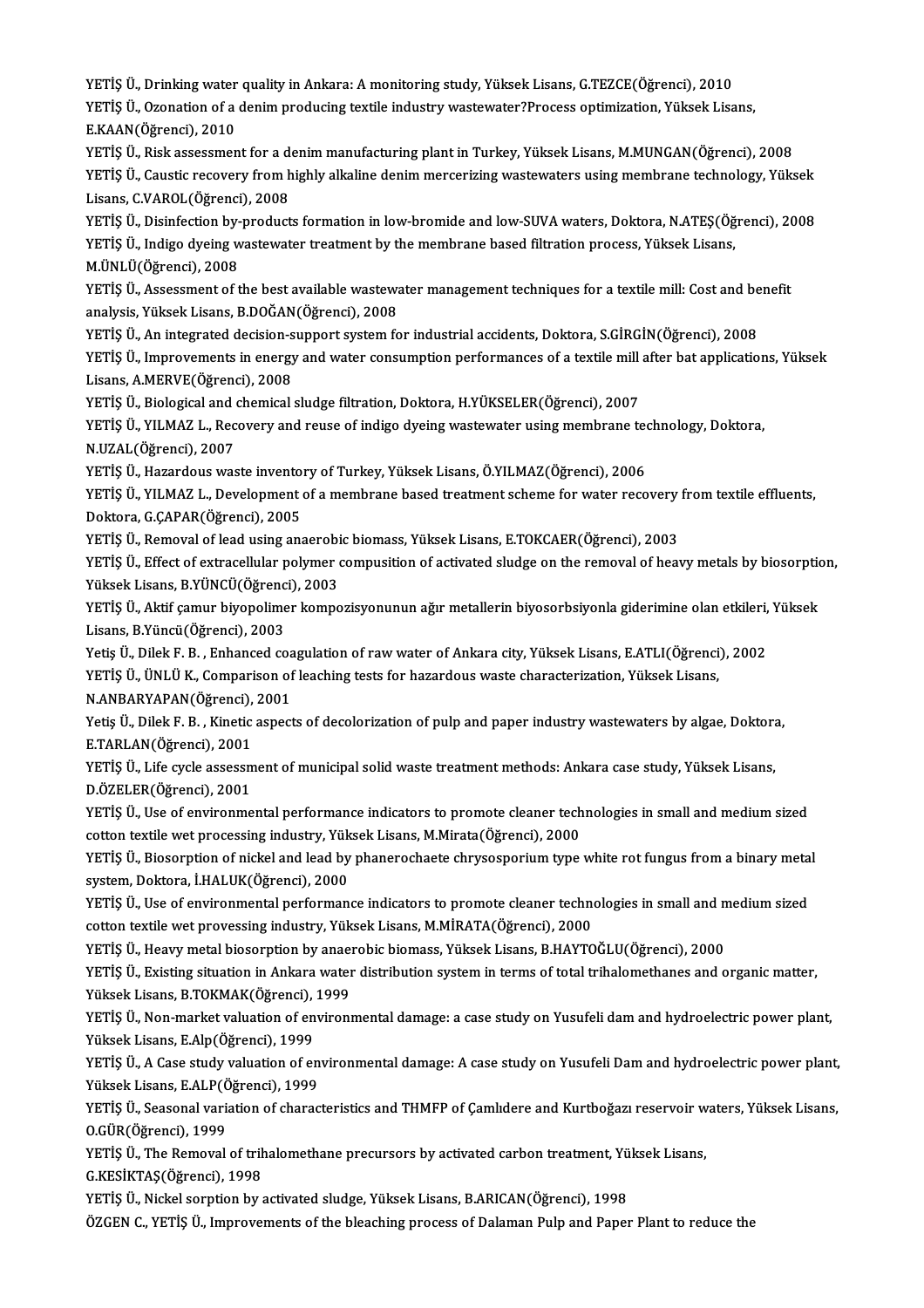environmental impacts, Yüksek Lisans, M.Hafız(Öğrenci), 1997

YETİŞÜ.,Biosorptionof lead by awhite-rot fungus,YüksekLisans,A.DÖLEK(Öğrenci),1997

environmental impacts, Yüksek Lisans, M.Hafız(Öğrenci), 1997<br>YETİŞ Ü., Biosorption of lead by a white-rot fungus, Yüksek Lisans, A.DÖLEK(Öğrenci), 1997<br>YETİŞ Ü., Heavy metal biosorption by polyporous versrcolor, Yüksek Lis

YETİŞ Ü., Biosorption of lead by a white-rot fungus, Yüksek Lisans, A.DÖLEK(Öğrenci), 1997<br>YETİŞ Ü., Heavy metal biosorption by polyporous versrcolor, Yüksek Lisans, A.ERBAY(Öğrenci), 1997<br>YETİŞ Ü., Heavy metal biosorbtion

YETİŞ Ü., Heavy metal biosorption by polyporous versrcolor, Yüksek Lisans, A.ERBAY(Öğrenci), 1997<br>YETİŞ Ü., Heavy metal biosorbtion by polyporous versicolor, Yüksek Lisans, A.Erbay(Öğrenci), 1997<br>YETİŞ Ü., Characterization YETİŞ Ü., Heavy metal biosorbtion by polyporous versicolor, Yüksek Lisans, A.Erbay(Öğrenci), 1997<br>YETİŞ Ü., Characterization of chlorine dioxide bleached pulp effluents, Yüksek Lisans, Ş.M.(Öğrenci), 1996<br>YETİŞ Ü., Charact YETİŞ Ü., Characterization of chlorine dioxide bleached pulp effluents, Yüksek Lisans, Ş.M.(Öğre<br>YETİŞ Ü., Characteization of chlorine dioxide bleached pulp effluents, Yüksek Lisans, Ş.H.(Öğre<br>YETİŞ Ü., Respirometric study

YETİŞ Ü., Respirometric study of bod-effects of metals., Yüksek Lisans, M.Lüle(Öğrenci), 1996

YETİŞ Ü., Characteization of chlorine dioxide bleached pulp effluents, Yüksek Lisans, Ş.H.(Öğrenci), 1996<br>YETİŞ Ü., Respirometric study of bod-effects of metals., Yüksek Lisans, M.Lüle(Öğrenci), 1996<br>YETİŞ Ü., CR(III) and YETİŞ Ü., CR(III) and ZN(II) removal originating from a synthetic chromium plating wastewater by coprecipitation,<br>Yüksek Lisans, G.Arat(Öğrenci), 1996<br>YETİŞ Ü., Cr (III) and Zn (II) removal origination from a synthetic chr

Yüksek Lisans, G.Arat(Öğrenci), 1996<br>YETİŞ Ü., Cr (III) and Zn (II) removal or<br>Yüksek Lisans, G.ARAT(Öğrenci), 1996<br>YETİS Ü. Bespirometris study of POD. E YETİŞ Ü., Cr (III) and Zn (II) removal origination from a synthetic chronium plating wastewater<br>Yüksek Lisans, G.ARAT(Öğrenci), 1996<br>YETİŞ Ü., Respirometric study of BOD. Effects of metals, Yüksek Lisans, M.LÜLE(Öğrenci),

Yüksek Lisans, G.ARAT(Öğrenci), 1996<br>YETİŞ Ü., Respirometric study of BOD. Effects of metals, Yüksek Lisans, M.LÜLE(Öğrenci), 1996<br>YETİŞ Ü., Optimization of the coagulation process towards simultaneous removals of THM prec YETİŞ Ü., Respirometric study of BOD. Effects of metals, Yüksek Lisans, M.LÜLE(Öğrenci), 1996<br>YETİŞ Ü., Optimization of the coagulation process towards simultaneous removals of THM precursos an<br>study, Yüksek Lisans, A.TUNC YETİŞ Ü., Optimization of the coagulation process towards simultaneous removals of THM precursos and<br>study, Yüksek Lisans, A.TUNCER(Öğrenci), 1994<br>YETİŞ Ü., Effects of waste activated sludge on primary setting, Yüksek Lisa

study, Yüksek Lisans, A.TUNCER(Öğrenci), 1994<br>YETİŞ Ü., Effects of waste activated sludge on primary setting, Yüksek Lisans, E.TARLAN(Öğrenci), 1994<br>YETİŞ Ü., ATİMTAY A., Effects of waste activated sludge on primary settli

YETİŞ Ü., Optimization of the coagulation process towards simultaneous removals of THM precursors and turbidity - A<br>case study, Yüksek Lisans, A.Tuncer(Öğrenci), 1994 YETİŞ Ü., ATİMTAY A., Effects of waste activated slud<br>YETİŞ Ü., Optimization of the coagulation process tov<br>case study, Yüksek Lisans, A.Tuncer(Öğrenci), 1994<br>YETİS Ü. An Annreash far reducins sov in the blasel YETİŞ Ü., Optimization of the coagulation process towards simultaneous removals of THM precursors and turbidity<br>case study, Yüksek Lisans, A.Tuncer(Öğrenci), 1994<br>YETİŞ Ü., An Approach for reducing aox in the bleaching eff

case study, Yüksek Lisans, A.Tuncer (Öğren<br>YETİŞ Ü., An Approach for reducing aox ir<br>Yüksek Lisans, A.SELÇUK(Öğrenci), 1994<br>YETİS Ü. Chamisal presipitation of heavy YETİŞ Ü., An Approach for reducing aox in the bleaching effluents of A Turkish pulp and paper plant : A case stud<br>Yüksek Lisans, A.SELÇUK(Öğrenci), 1994<br>YETİŞ Ü., Chemical precipitation of heavy metals-comparison of calciu

Yüksek Lisans, A.SELÇUK(Öğrenci), 1994<br>YETİŞ Ü., Chemical precipitation of heavy metals-comparison of calcium hydroxide and magnesium hydroxide in<br>precipitating divalent cadmium and trivalent chromium, Yüksek Lisans, E.ESK YETİŞ Ü., Chemical precipitation of heavy metals-comparison of calcium hydroxide and magnesium hydroxid<br>precipitating divalent cadmium and trivalent chromium, Yüksek Lisans, E.ESKENDARNAJAD(Öğrenci), 1994<br>YETİŞ Ü., Effects precipitating divalent cadmium and trivalent chromium, Yüksek Lisans, E.ESKENDARNAJAD(Öğrenci), 1994<br>YETİŞ Ü., Effects of (II) on bod exertion modelling of the bod curve., Yüksek Lisans, G.Yücel(Öğrenci), 1992<br>YETİŞ Ü., Ef YETİŞ Ü., Effects of (II) on bod exertion modelling of the bod curve., Yüksek Lisans, G.Yücel(Öğrenci), 1992<br>YETİŞ Ü., Effects of Ni (II) on BOD exertion modelling of the bod curve, Yüksek Lisans, G.YÜCEL(Öğrenci), 1992<br>YE YETİŞ Ü., Stimulative effects of chromium (VI) on activated sludge process, Yüksek Lisans, G.N.(Öğrenci), 1991<br>SCI, SSCI ve AHCI İndekslerine Giren Dergilerde Yayınlanan Makaleler

CI, SSCI ve AHCI Indekslerine Giren Dergilerde Yayınlanan Makaleler<br>I. Removal of pesticides from secondary treated urban wastewater by reverse osmosis<br>ATES N. UZAL N. VETIS Ü. DU EK E. P BESTA VE TIMET INCENSIONING EN<br>Removal of pesticides from second<br>ATEŞ N., UZAL N., YETİŞ Ü., DİLEK F. B.<br>ENVIRONMENTAL SCIENCE AND POLL Removal of pesticides from secondary treated urban wastewater by reverse osmos<br>ATEŞ N., UZAL N., YETİŞ Ü., DİLEK F. B.<br>ENVIRONMENTAL SCIENCE AND POLLUTION RESEARCH, 2022 (SCI İndekslerine Giren Dergi)<br>Spatial distribution

- ATEŞ N., UZAL N., YETİŞ Ü., DİLEK F. B.<br>ENVIRONMENTAL SCIENCE AND POLLUTION RESEARCH, 2022 (SCI İndekslerine Giren Dergi)<br>II. Spatial distribution and source identification of persistent organic pollutants in the sediments ENVIRONMENTAL SCIENCE AND POLLUTION RESEARCH, 2022 (SCI Indekslerine Giren Dergi)<br>Spatial distribution and source identification of persistent organic pollutants in the<br>Yesilirmak River and coastal area in the Black Sea<br>Di Spatial distribution and source identification of persis<br>Yesilirmak River and coastal area in the Black Sea<br>Dinc B., ÇELEBİ A., Avaz G., Canl O., Guzel B., EREN B., YETİŞ Ü.<br>MARINE POLLUTION BULLETIN, silt 172, 2021 (SCLİn Yesilirmak River and coastal area in the Black Sea<br>Dinc B., ÇELEBİ A., Avaz G., Canl O., Guzel B., EREN B., YETİŞ Ü.<br>MARINE POLLUTION BULLETIN, cilt.172, 2021 (SCI İndekslerine Giren Dergi)<br>Formation of nitrogen functional
- III. Formation of nitrogen functionalities in biochar materials and their role in the mitigation of hazardous emerging organic pollutants from wastewater MARINE POLLUTION BULLETIN, cilt.172, 2021 (SCI Indekslerine<br>Formation of nitrogen functionalities in biochar material:<br>hazardous emerging organic pollutants from wastewater<br>Paser P. VOUSAE P. VETIS (I. Abbas O. Kuron E. E. Formation of nitrogen functionalities in biochar materials and their role i<br>hazardous emerging organic pollutants from wastewater<br>Başer B., YOUSAF B., YETİŞ Ü., Abbas Q., Kwon E. E. , Wang S., Bolan N. S. , Rinklebe J.<br>Jou hazardous emerging organic pollutants from wastewater<br>Başer B., YOUSAF B., YETİŞ Ü., Abbas Q., Kwon E. E. , Wang S., Bolan N. S. , Rink<br>Journal of Hazardous Materials, cilt.416, 2021 (SCI İndekslerine Giren Dergi)<br>A nrasti Başer B., YOUSAF B., YETİŞ Ü., Abbas Q., Kwon E. E. , Wang S., Bolan N. S. , Rinklebe J.<br>Journal of Hazardous Materials, cilt.416, 2021 (SCI İndekslerine Giren Dergi)<br>IV. A practical approach for the determination of envir
- Journal of Hazardous Materials, cilt.416, 2021 (SCI İndekslerine Giren Dergi)<br>A practical approach for the determination of environmental quality<br>limits: the case of Tersakan sub-basin of Yeşilırmak River in Turkey.<br>Celebi A practical approach f<br>limits: the case of Ter:<br>Çelebi S., Yetiş Ü., Ünlü K.<br>Environmental science at limits: the case of Tersakan sub-basin of Yeşilırmak River in Turkey.<br>Celebi S., Yetiş Ü., Ünlü K.<br>Environmental science and pollution research international, cilt.28, ss.38730-38748, 2021 (SCI Expanded Indekslerine Giren Çelebi S., Yetiş Ü., Ünlü K.<br>Environmental science and<br>İndekslerine Giren Dergi)<br>Qesunnonse of misnone
- V. Occurrence of micropollutants in the Yesilirmak River Basin, Turkey İndekslerine Giren Dergi)<br>Occurrence of micropollutants in the Yesilirmak River Basin, Turkey<br>Küçük E., Pilevneli T., Erguven G. O. , Aslan S., Olgun E. O. , Canli O., Ünlü K., Dilek F. B. , İpek U., Avaz G., et al.<br>Enviro Environmental Science and Pollution Research, cilt.28, sa.19, ss.24830-24846, 2021 (SCI Expanded İndekslerine<br>Giren Dergi) Küçük E., Pile<br>Environment<br>Giren Dergi)<br>Imidaelanni Environmental Science and Pollution Research, cilt.28, sa.19, ss.24830-24846, 2021 (SCI Expanded İndeksleri<br>Giren Dergi)<br>VI. Imidacloprid elimination by O3 and O3/UV: kinetics study, matrix effect, and mechanism insight<br>Be
- Giren Dergi)<br>I<mark>midacloprid elimination by 03</mark><br>Baghirzade B. S. , Yetiş Ü., Dilek F. B.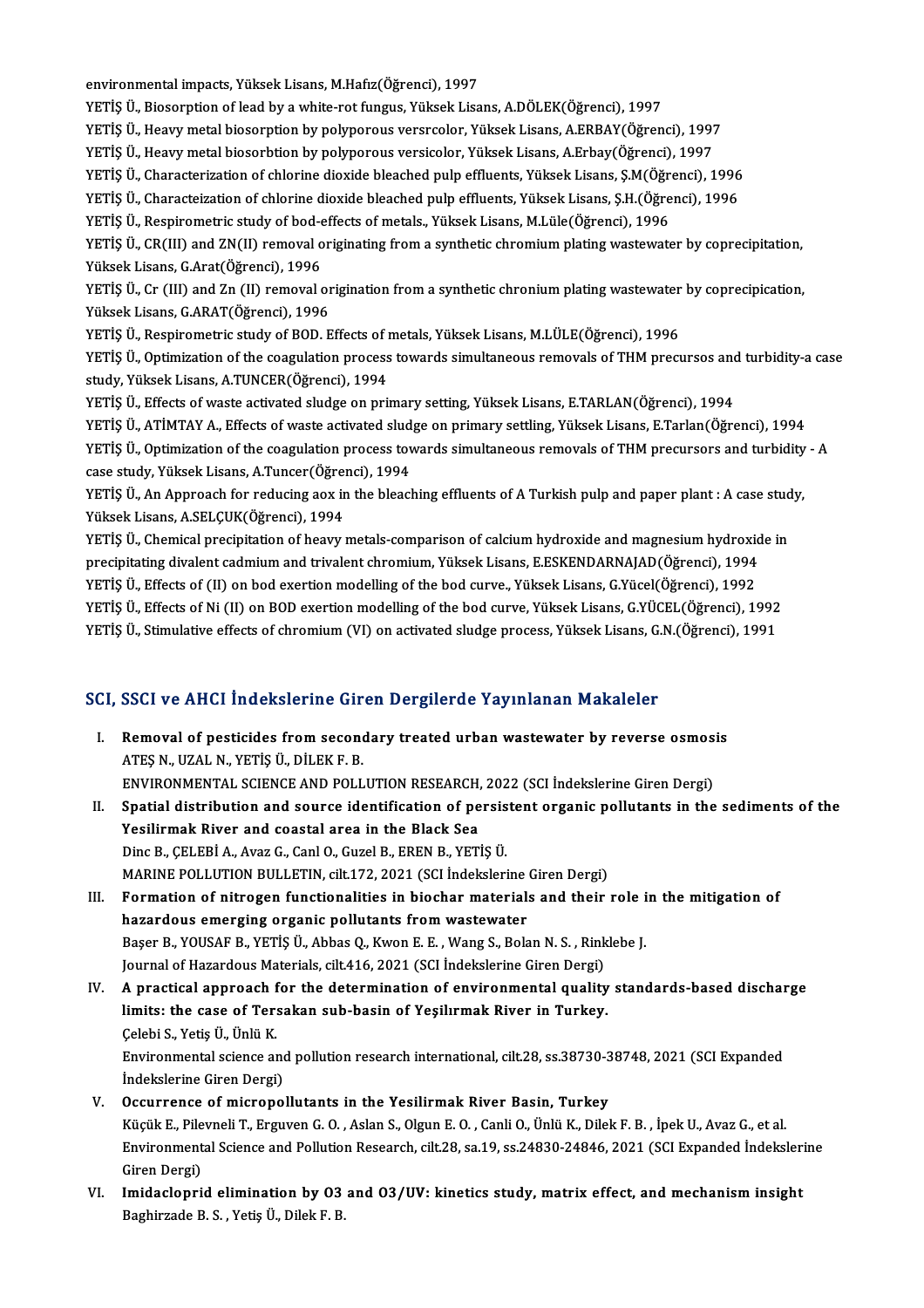Environmental Science and Pollution Research, cilt.28, sa.19, ss.24535-24551, 2021 (SCI Expanded İndekslerine<br>Ciron Dengi) Environment<br>Giren Dergi)<br>A strategy f Environmental Science and Pollution Research, cilt.28, sa.19, ss.24535-24551, 2021 (SCI Expanded Indeksler Giren Dergi)<br>VII. A strategy for the implementation of water-quality-based discharge limits for the regulation of<br>h

Giren Dergi)<br>VII. A strategy for the implementation of water-quality-based discharge limits for the regulation of<br>hazardous substances A strategy for the implementation of water-quality-based discharge limits for the regulation of<br>hazardous substances<br>GÜRSOY HAKSEVENLER B. H. , Atasoy-Aytis E., Dilaver M., YALÇINKAYA S., Findik-Cinar N., KÜÇÜK E., PİLEVNE

hazardous substances<br>GÜRSOY HAKSEVENLER B. H. , Atasoy-Ay<br>Koc-Orhon A., Siltu E., Gucver S. M. , et al.<br>ENWIRONMENTAL SCIENCE AND POLLU' GÜRSOY HAKSEVENLER B. H. , Atasoy-Aytis E., Dilaver M., YALÇINKAYA S., Findik-Cinar N., KÜÇÜK E., PİLEVNELİ<br>Koc-Orhon A., Siltu E., Gucver S. M. , et al.<br>ENVIRONMENTAL SCIENCE AND POLLUTION RESEARCH, cilt.28, sa.19, ss.247

Koc-Orhon A.<br>ENVIRONMEI<br>Giren Dergi)<br>Eveluation ENVIRONMENTAL SCIENCE AND POLLUTION RESEARCH, cilt.28, sa.19, ss.24706-24720, 2021 (SCI<br>Giren Dergi)<br>VIII. Evaluation of Organochlorine Pesticides (OCPs) and Polychlorinated Biphenyls (PCBs)<br>Consentrations in the Biver and

- Giren Dergi)<br>Evaluation of Organochlorine Pesticides (OCPs) and Polychlorinated Bi<sub>l</sub><br>Concentrations in the River and Marine Sediments of Samsun Coastline<br>Dine B. Aver C. Capli O. Curel B. EREN B. VETIS (i Evaluation of Organochlorine Pesticides (OCF<br>Concentrations in the River and Marine Sedin<br>Dinc B., Avaz G., Canli O., Guzel B., EREN B., YETİŞ Ü.<br>JOUPMAL OE WATER CHEMISTRY AND TECHNOLOG Dinc B., Avaz G., Canli O., Guzel B., EREN B., YETİŞ Ü.<br>JOURNAL OF WATER CHEMISTRY AND TECHNOLOGY, cilt.43, sa.2, ss.131-138, 2021 (SCI İndekslerine Giren Dergi)
- IX. Removal of endocrine-disrupting chemicals from textile industry effluents by nanofiltration JOURNAL OF WATER CHEMISTRY AND TECHNOLOGY, cilt.43, sa.2, ss.131-138, 2021 (SCI İndekslerine Giren D<br>Removal of endocrine-disrupting chemicals from textile industry effluents by nanofiltration<br>Emek A. D. A. , Yilmazer C. E Removal of end<br>Emek A. D. A. , Yilr<br>Orhon A. K. , et al.<br>DESALINATION A Emek A. D. A. , Yilmazer C. E. , Cinar S., Kiraz O., Pasaoglu M. E. , Tasdemir R. S. , Ozgun O. K. , Koyuncu<br>Orhon A. K. , et al.<br>DESALINATION AND WATER TREATMENT, cilt.211, ss.411-421, 2021 (SCI İndekslerine Giren Dergi)<br>

- Orhon A. K. , et al.<br>DESALINATION AND WATER TREATMENT, cilt.211, ss.411-421, 2021 (SCI İndekslerine Giren Dergi)<br>X. Assessing technologies for reducing dust emissions from sintermaking based on cross-media effects<br>and asse **DESALINATION AND WAT**<br>Assessing technologies<br>and economic analysis<br>CAKIB N. ALB E. VETIS Ü Assessing technologies<br>and economic analysis<br>ÇAKIR N., ALP E., YETİŞ Ü.<br>CLEAN TECHNOLOGIES AL
	-

and economic analysis<br>ÇAKIR N., ALP E., YETİŞ Ü.<br>CLEAN TECHNOLOGIES AND ENVIRONMENTAL POLICY, cilt.22, sa.9, ss.1909-1928, 2020 (SCI İndekslerine Giren CAKIR<br>CLEAN<br>Dergi)<br>Perfer CLEAN TECHNOLOGIES AND ENVIRONMENTAL POLICY, cilt.22, sa.9, ss.1909-1928, 2020 (SCI Indekslerine G<br>Dergi)<br>XI. Performance of ozone and peroxone on the removal of endocrine disrupting chemicals (EDCs)<br>coupled with sost anal

Dergi)<br>XI. Performance of ozone and peroxone on the removal of endocrine disrupting chemicals (EDCs)<br>coupled with cost analysis Performance of ozone and peroxone on the removal of endocrine disrupting chemicals (EDCs)<br>coupled with cost analysis<br>Ölmez Hancı T., Dogruel S., Emek A. D. A. , Yilmazer C. E. , Cinar S., Kiraz O., Citil E., Orhon A. K. ,

coup<br>Ölme<br>et al.<br>WAT Ölmez Hancı T., Dogruel S., Emek A. D. A. , Yilmazer C. E. , Cinar S., Kiraz O., Citil E., Orhon A. K. , Siltu<br>et al.<br>WATER SCIENCE AND TECHNOLOGY, cilt.82, sa.4, ss.640-650, 2020 (SCI İndekslerine Giren Dergi)<br>Determinati

WATER SCIENCE AND TECHNOLOGY, cilt.82, sa.4, ss.640-650, 2020 (SCI İndekslerine Giren Dergi)

et al.<br>WATER SCIENCE AND TECHNOLOGY, cilt.82, sa.4, ss.640-650, 2020 (SCI İndekslerine Gi<br>XII. Determination of groundwater threshold values: A methodological approach<br>Bulut O. F. , Duru B., Cakmak O., Gunhan O., Dilek Determination of groundwater threshold values: A methodological appro<br>Bulut O. F. , Duru B., Cakmak O., Gunhan O., Dilek F. B. , Yetiş Ü.<br>JOURNAL OF CLEANER PRODUCTION, cilt.253, 2020 (SCI İndekslerine Giren Dergi)<br>Sulfate Bulut O. F. , Duru B., Cakmak O., Gunhan O., Dilek F. B. , Yetiş Ü.<br>JOURNAL OF CLEANER PRODUCTION, cilt.253, 2020 (SCI İndekslerine Giren Dergi)<br>XIII. Sulfate removal from drinking water by commercially available nanof

## **JOURNAL OF CLEAN<br>Sulfate removal fi<br>parametric study<br>Karabasak A. Dilaki** Sulfate removal from drinking water by comr<br>parametric study<br>Karabacak A., Dilek F. B. , Yılmaz L., Kitiş M., Yetiş Ü.<br>Deselination and Water Treatment, silt 205, se 206. parametric study<br>Karabacak A., Dilek F. B. , Yılmaz L., Kitiş M., Yetiş Ü.<br>Desalination and Water Treatment, cilt.205, ss.296-307, 2020 (SCI İndekslerine Giren Dergi)<br>Identification of management strategies and generation

### Karabacak A., Dilek F. B. , Yılmaz L., Kitiş M., Yetiş Ü.<br>Desalination and Water Treatment, cilt.205, ss.296-307, 2020 (SCI İndekslerine Giren Dergi)<br>XIV. Identification of management strategies and generation factors **Desalination and Water Tr<br>Identification of manag<br>plant wastes in Turkey<br>CELEPLS, VETIS Ü. ÜNLÜ Identification of manager<br>plant wastes in Turkey<br>ÇELEBİ S., YETİŞ Ü., ÜNLÜ K.<br>WASTE MANAÇEMENT & PE** plant wastes in Turkey<br>ÇELEBİ S., YETİŞ Ü., ÜNLÜ K.<br>WASTE MANAGEMENT & RESEARCH, cilt.37, sa.3, ss.199-209, 2019 (SCI İndekslerine Giren Dergi)

## CELEBİ S., YETİŞ Ü., ÜNLÜ K.<br>WASTE MANAGEMENT & RESEARCH, cilt.37, sa.3, ss.199-209, 2019 (SCI İndekslerine Giren Dergi)<br>XV. Identification of waste management strategies and waste generation factors for thermal power WASTE MANAGEMENT & R.<br>Identification of waste m<br>sector wastes in Turkey<br>Domir C. VETIS (1, UNI II K **Identification of waste n<br>sector wastes in Turkey<br>Demir C., YETİŞ Ü., ÜNLÜ K.**<br>WASTE MANACEMENT 8. B sector wastes in Turkey<br>Demir C., YETİŞ Ü., ÜNLÜ K.<br>WASTE MANAGEMENT & RESEARCH, cilt.37, sa.3, ss.210-218, 2019 (SCI İndekslerine Giren Dergi)<br>A new sereening index for nestisides leashability te greyndwater.

## Demir C., YETİŞ Ü., ÜNLÜ K.<br>WASTE MANAGEMENT & RESEARCH, cilt.37, sa.3, ss.210-218, 2019 (SCI İn<br>XVI. A new screening index for pesticides leachability to groundwater<br>DEMİR A. E. A., DİLEK F. B., YETİŞ Ü. WASTE MANAGEMENT & RESEARCH<br>**A new screening index for pestic**<br>DEMİR A. E. A. , DİLEK F. B. , YETİŞ Ü.<br>JOUPNAL OF ENVURONMENTAL MAN A new screening index for pesticides leachability to groundwater<br>DEMİR A. E. A. , DİLEK F. B. , YETİŞ Ü.<br>JOURNAL OF ENVIRONMENTAL MANAGEMENT, cilt.231, ss.1193-1202, 2019 (SCI İndekslerine Giren Dergi)<br>Fate of trislesso in

## XVII. Fate of triclosan in laboratory-scale activated sludge reactors - Effect of culture acclimation<br>ORHON A. K., ORHON K. B., YETIS Ü., DİLEK F. B. JOURNAL OF ENVIRONMENTAL MANAGEMENT,<br>Fate of triclosan in laboratory-scale activat<br>ORHON A. K. , ORHON K. B. , YETİŞ Ü., DİLEK F. B.<br>JOURNAL OF ENVIRONMENTAL MANACEMENT Fate of triclosan in laboratory-scale activated sludge reactors - Effect of culture acclimation<br>ORHON A. K. , ORHON K. B. , YETİŞ Ü., DİLEK F. B.<br>JOURNAL OF ENVIRONMENTAL MANAGEMENT, cilt.216, ss.320-327, 2018 (SCI İndeksl

## XVIII. Substance flow analysis of mercury in Turkey for policy decision support<br>Civancik D., YETIS Ü. JOURNAL OF ENVIRON<br>Substance flow an<br>Civancik D., YETİŞ Ü.<br>ENVIRONMENTAL S Substance flow analysis of mercury in Turkey for policy decision support<br>Civancik D., YETİŞ Ü.<br>ENVIRONMENTAL SCIENCE AND POLLUTION RESEARCH, cilt.25, sa.4, ss.2996-3008, 2018 (SCI İndekslerine Giren<br>Dergi)

Civanc<br>ENVIR<br>Dergi)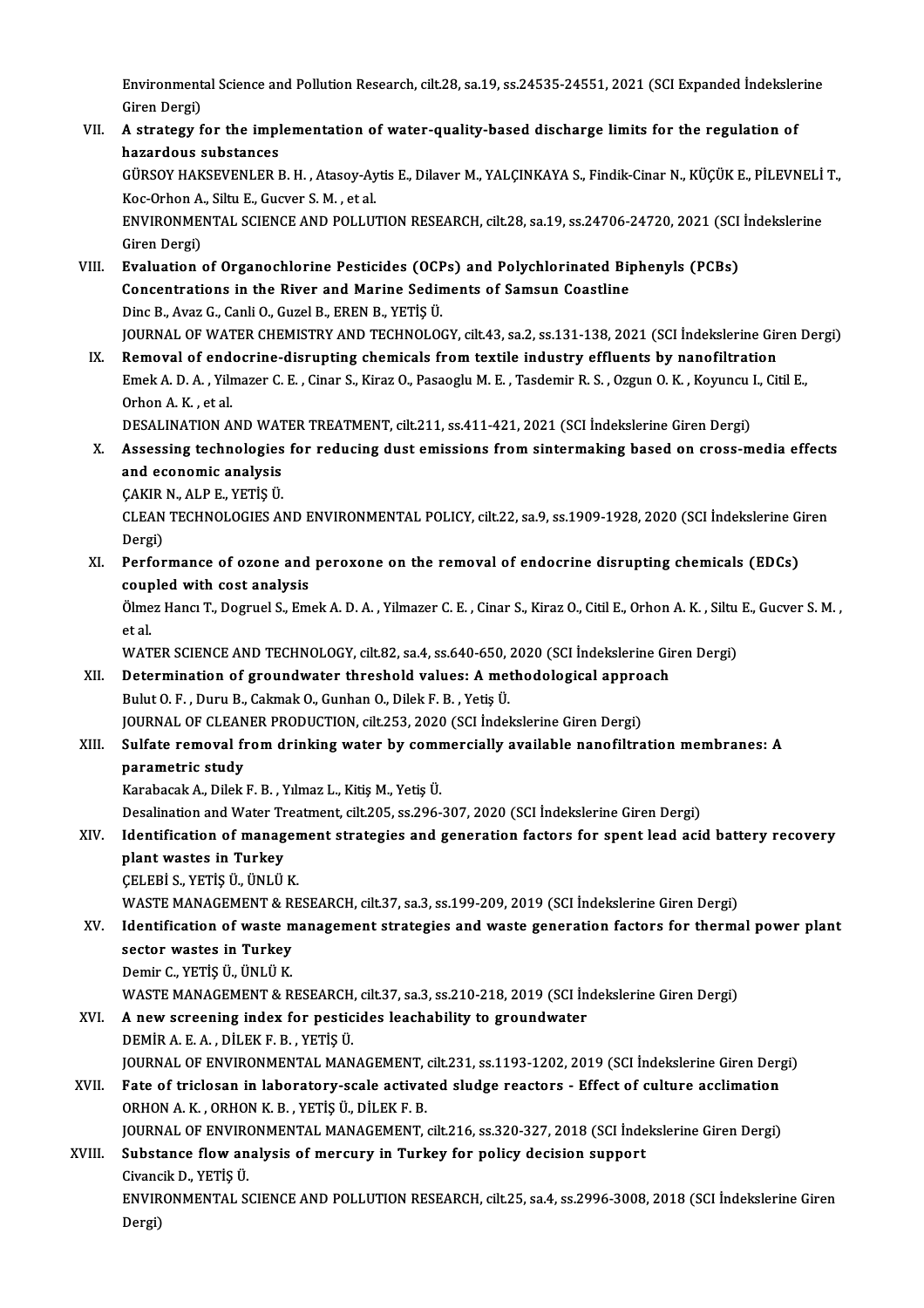| XIX.         | Triclosan removal from surface water by ozonation - Kinetics and by-products formation                                                                                                        |
|--------------|-----------------------------------------------------------------------------------------------------------------------------------------------------------------------------------------------|
|              | ORHON k b , ORHON a k , DİLEK F B , YETİŞ Ü                                                                                                                                                   |
|              | JOURNAL OF ENVIRONMENTAL MANAGEMENT, cilt.204, ss.327-336, 2017 (SCI İndekslerine Giren Dergi)                                                                                                |
| XX.          | Hazardous waste management system design under population and environmental impact                                                                                                            |
|              | considerations                                                                                                                                                                                |
|              | Yilmaz O., Kara B.Y., YETIŞ Ü.                                                                                                                                                                |
|              | JOURNAL OF ENVIRONMENTAL MANAGEMENT, cilt.203, ss.720-731, 2017 (SCI İndekslerine Giren Dergi)                                                                                                |
| XXI.         | Analysis of the best available techniques for wastewaters from a denim manufacturing textile mill                                                                                             |
|              | YÜKSELER h., UZAL N., ŞAHİNKAYA E., KİTİŞ M., DİLEK F. B. , YETİŞ Ü.                                                                                                                          |
|              | JOURNAL OF ENVIRONMENTAL MANAGEMENT, cilt.203, ss.1118-1125, 2017 (SCI İndekslerine Giren Dergi)                                                                                              |
| XXII.        | Brackish water recovery from reactive dyeing wastewater via ultrafiltration                                                                                                                   |
|              | Erkanlı M., Yılmaz L., Çulfaz Emecen P.Z., Yetiş Ü.                                                                                                                                           |
|              | JOURNAL OF CLEANER PRODUCTION, cilt.165, ss.1204-1214, 2017 (SCI Indekslerine Giren Dergi)                                                                                                    |
| XXIII.       | Sustainable textile production: cleaner production assessment/eco-efficiency analysis study in a                                                                                              |
|              | textile mill                                                                                                                                                                                  |
|              | Ozturk E., KÖSEOĞLU H., KARABOYACI M., YİĞİT N. Ö., YETİŞ Ü., KİTİŞ M.                                                                                                                        |
|              | JOURNAL OF CLEANER PRODUCTION, cilt.138, ss.248-263, 2016 (SCI Indekslerine Giren Dergi)                                                                                                      |
| XXIV.        | Ozonation pre and post-treatment of denim textile mill effluents: Effect of cleaner production                                                                                                |
|              | measures                                                                                                                                                                                      |
|              | Morali E. K., UZAL N., YETİŞ Ü.                                                                                                                                                               |
|              | JOURNAL OF CLEANER PRODUCTION, cilt.137, ss.1-9, 2016 (SCI İndekslerine Giren Dergi)                                                                                                          |
| XXV.         | Hazardous waste generation in Turkish pesticide industry                                                                                                                                      |
|              | Babuna F. F., Toröz İ., AVŞAR E., YETİŞ Ü.                                                                                                                                                    |
|              | DESALINATION AND WATER TREATMENT, cilt.57, sa.54, ss.26280-26285, 2016 (SCI İndekslerine Giren Dergi)                                                                                         |
| XXVI.        | Minimization of water and chemical use in a cotton/polyester fabric dyeing textile mill                                                                                                       |
|              | Ozturk E., KÖSEOĞLU H., KARABOYACI M., YİĞİT N. Ö. , YETİŞ Ü., KİTİŞ M.                                                                                                                       |
|              | JOURNAL OF CLEANER PRODUCTION, cilt.130, ss.92-102, 2016 (SCI Indekslerine Giren Dergi)                                                                                                       |
| <b>XXVII</b> | The environmental impacts of iron and steel industry: a life cycle assessment study                                                                                                           |
|              | Olmez G. M., DİLEK F. B., Karanfil T., YETİŞ Ü.                                                                                                                                               |
|              | JOURNAL OF CLEANER PRODUCTION, cilt.130, ss.195-201, 2016 (SCI Indekslerine Giren Dergi)                                                                                                      |
| XXVIII.      | Evaluation of Environmental Performance Based on Proximity to Bat Associated Resource Utilization                                                                                             |
|              | and Emission Values: A Case Study in a Steel-Making Industry                                                                                                                                  |
|              | ÇAKIR N., ALP E., YETİŞ Ü.                                                                                                                                                                    |
|              | WASTE AND BIOMASS VALORIZATION, cilt.7, sa.4, ss.975-993, 2016 (SCI Indekslerine Giren Dergi)<br>Triclosan removal by NF from a real drinking water source - Effect of natural organic matter |
| XXIX.        | OGUTVERİCİ A., YILMAZ L., YETİŞ Ü., DİLEK F. B.                                                                                                                                               |
|              | CHEMICAL ENGINEERING JOURNAL, cilt.283, ss.330-337, 2016 (SCI İndekslerine Giren Dergi)                                                                                                       |
| XXX.         | Solid waste management scenarios for Cetinje in Montenegro                                                                                                                                    |
|              | YETİŞ Ü., Jakobsen J. B., DİLEK F. B., Kiyik E., Mugosa S., Novovic J., Kerestecioglu M.                                                                                                      |
|              | WASTE MANAGEMENT & RESEARCH, cilt.33, sa.5, ss.477-485, 2015 (SCI İndekslerine Giren Dergi)                                                                                                   |
| XXXI.        | Recovery of caustic from mercerizing wastewaters of a denim textile mill                                                                                                                      |
|              | Varol C., UZAL N., DİLEK F. B., KİTİŞ M., YETİŞ Ü.                                                                                                                                            |
|              | DESALINATION AND WATER TREATMENT, cilt.53, sa.12, ss.3418-3426, 2015 (SCI İndekslerine Giren Dergi)                                                                                           |
| <b>XXXII</b> | Biocides in drinking water system of Ankara, Turkey                                                                                                                                           |
|              | YAVUZ M., Oggioni M., YETİŞ Ü., DİLEK F. B.                                                                                                                                                   |
|              | DESALINATION AND WATER TREATMENT, cilt.53, sa.12, ss.3253-3262, 2015 (SCI Indekslerine Giren Dergi)                                                                                           |
| XXXIII.      | Evaluation of Integrated Pollution Prevention Control in a textile fiber production and dyeing mill                                                                                           |
|              | Ozturk E., KARABOYACI M., YETİŞ Ü., YİĞİT N. Ö., KİTİŞ M.                                                                                                                                     |
|              | JOURNAL OF CLEANER PRODUCTION, cilt.88, ss.116-124, 2015 (SCI Indekslerine Giren Dergi)                                                                                                       |
| XXXIV.       | Is adsorption an artifact in experimentation with Triclosan?                                                                                                                                  |
|              | Koc A., Orhon K. B., Ogutverici A., YILMAZ L., Furi L., Oggioni M. R., DİLEK F. B., YETİŞ Ü.                                                                                                  |
|              |                                                                                                                                                                                               |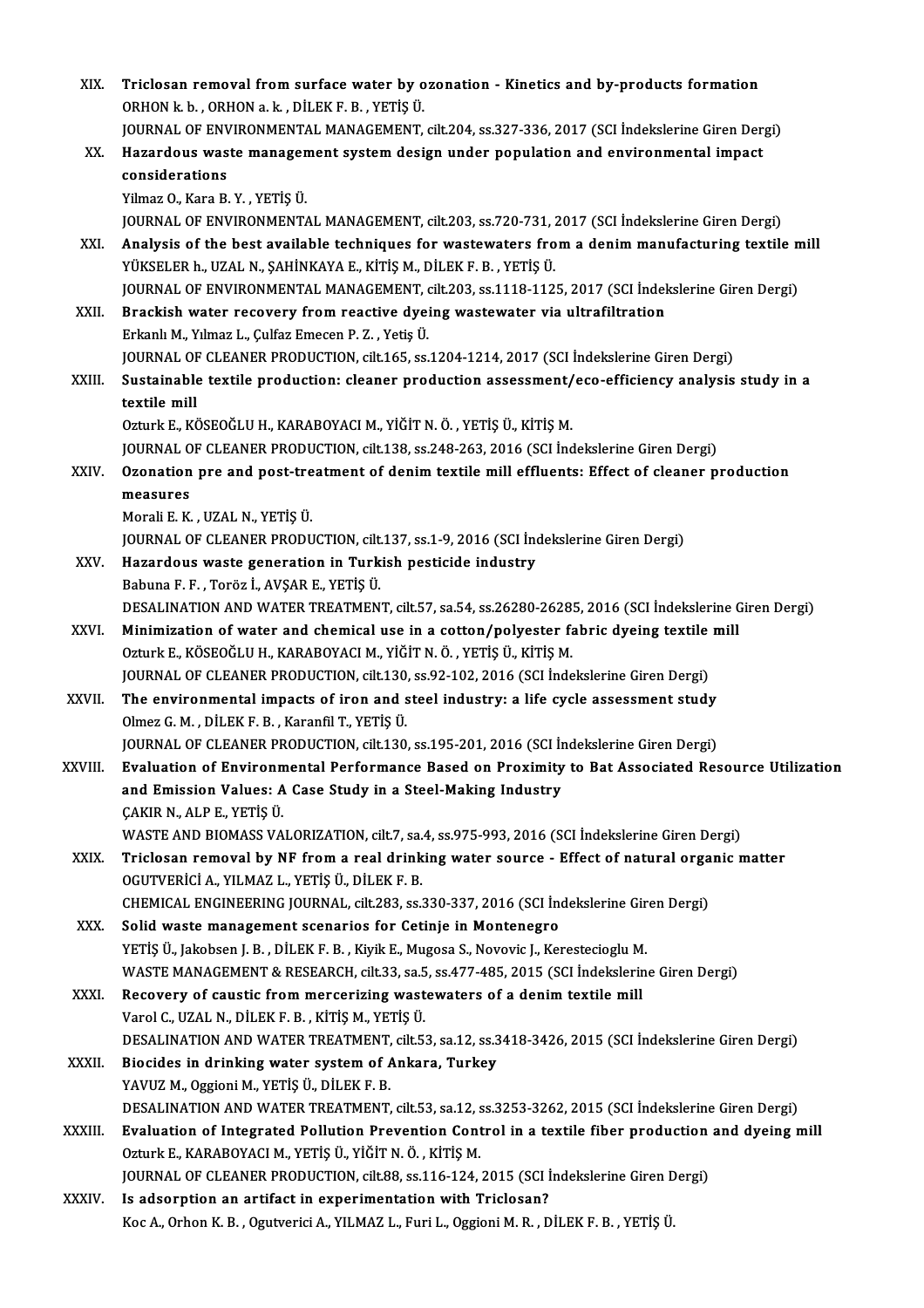|              | DESALINATION AND WATER TREATMENT, cilt.52, ss.7101-7107, 2014 (SCI İndekslerine Giren Dergi)                                    |
|--------------|---------------------------------------------------------------------------------------------------------------------------------|
| XXXV.        | Use of theoretical waste inventories in planning and monitoring of hazardous waste management<br>systems                        |
|              | Yilmaz O., Can Z. S., Toröz İ., DOĞAN O., Oncel S., ALP E., DİLEK F. B., Karanfil T., YETİŞ Ü.                                  |
|              | WASTE MANAGEMENT & RESEARCH, cilt.32, sa.8, ss.763-771, 2014 (SCI Indekslerine Giren Dergi)                                     |
| XXXVI.       | Purification and Concentration of Caustic Mercerization Wastewater by Membrane Processes and                                    |
|              | <b>Evaporation for Reuse</b>                                                                                                    |
|              | Tunç M. S., Yılmaz L., Yetiş Ü., Çulfaz Emecen P. Z.                                                                            |
|              | SEPARATION SCIENCE AND TECHNOLOGY, cilt.49, ss.1968-1977, 2014 (SCI İndekslerine Giren Dergi)                                   |
| XXXVII.      | Implementation of the European Union's Nitrates Directive in Turkey                                                             |
|              | YETİŞ Ü., Yukseler H., Valatka S., Girgin S., Semeniene D., Kerestecioglu M., Jacobsen M.                                       |
|              | DESALINATION AND WATER TREATMENT, cilt.51, ss.4171-4182, 2013 (SCI İndekslerine Giren Dergi)                                    |
| XXXVIII.     | Challenges in Development and Implementation of Health-Risk-Based Soil Quality Guidelines:                                      |
|              | <b>Turkey's Experience</b>                                                                                                      |
|              | KENTEL E., AKSOY A., Buyuker B., Dilek F. B., Girgin S., Ipek M. H., Polat S., YETİŞ Ü., ÜNLÜ K.                                |
|              | RISK ANALYSIS, cilt.31, sa.4, ss.657-667, 2011 (SCI İndekslerine Giren Dergi)                                                   |
| <b>XXXIX</b> | Hazardous waste management in Turkey: current legislative requirements and future challenges                                    |
|              | YIGIT C., MADEN G., DISA N., YILMAZ O., OGUTVERİCİ A., ALP E., ÜNLÜ K., Gokcay C. F., DİLEK F. B., DOĞAN O., et al.             |
|              | DESALINATION AND WATER TREATMENT, cilt.26, ss.152-159, 2011 (SCI Indekslerine Giren Dergi)                                      |
| XL.          | Current practices in hazardous waste management in Turkey                                                                       |
|              | Yilmaz O., Dogru B., YETİŞ Ü.                                                                                                   |
|              | DESALINATION AND WATER TREATMENT, cilt.26, ss.111-117, 2011 (SCI İndekslerine Giren Dergi)                                      |
| XLI.         | Application of the contingent valuation method in a developing country: a case study of the Yusufeli<br>Dam in northeast Turkey |
|              | ALP E, YETİŞ Ü.                                                                                                                 |
|              | WATER SCIENCE AND TECHNOLOGY, cilt.62, sa.1, ss.99-105, 2010 (SCI İndekslerine Giren Dergi)                                     |
| XLII.        | Nanofiltration and Reverse Osmosis for Reuse of Indigo Dye Rinsing Waters                                                       |
|              | Uzal N., YILMAZ L., YETİŞ Ü.                                                                                                    |
|              | SEPARATION SCIENCE AND TECHNOLOGY, cilt.45, sa.3, ss.331-338, 2010 (SCI Indekslerine Giren Dergi)                               |
| XLIII.       | Adoption of European Union's IPPC Directive to a textile mill: Analysis of water and energy                                     |
|              | consumption                                                                                                                     |
|              | Kocabas A. M., Yukseler H., DİLEK F. B., YETİŞ Ü.                                                                               |
|              | JOURNAL OF ENVIRONMENTAL MANAGEMENT, cilt.91, sa.1, ss.102-113, 2009 (SCI İndekslerine Giren Dergi)                             |
| XLIV.        | Implementation of the European Union's Bathing Water Directive in Turkey                                                        |
|              | Yukseler H., Girgin S., YETİŞ Ü., Valatka S., Semeniene D., Kerestecioglu M., Jacobsen M.                                       |
|              | JOURNAL OF ENVIRONMENTAL MANAGEMENT, cilt.90, sa.8, ss.2780-2784, 2009 (SCI İndekslerine Giren Dergi)                           |
| XLV.         | Treatment of a denim producing textile industry wastewater using pilot-scale membrane bioreactor                                |
|              | YİĞİT N. Ö., Uzal N., KÖSEOĞLU H., Harman I., Yukseler H., YETİŞ Ü., CİVELEKOĞLU G., KİTİŞ M.                                   |
|              | DESALINATION, cilt.240, ss.143-150, 2009 (SCI İndekslerine Giren Dergi)                                                         |
| XLVI.        | Indigo dyeing wastewater reclamation by membrane-based filtration and coagulation processes                                     |
|              | Unlu M., Yukseler H., YETİŞ Ü.                                                                                                  |
|              | DESALINATION, cilt 240, ss 178-185, 2009 (SCI İndekslerine Giren Dergi)                                                         |
| XLVII.       | Microfiltration/ultrafiltration as pretreatment for reclamation of rinsing waters of indigo dyeing                              |
|              | Uzal N., YILMAZ L., YETİŞ Ü.                                                                                                    |
|              | DESALINATION, cilt.240, ss.198-208, 2009 (SCI İndekslerine Giren Dergi)                                                         |
| XLVIII.      | Removal of disinfection by-product precursors by UF and NF membranes in low-SUVA waters                                         |
|              | Ates N., YILMAZ L., KİTİŞ M., YETİŞ Ü.                                                                                          |
|              | JOURNAL OF MEMBRANE SCIENCE, cilt.328, ss.104-112, 2009 (SCI Indekslerine Giren Dergi)                                          |
| XLIX.        | A chemical substitution study for a wet processing textile mill in Turkey<br>Ozturk E., YETİŞ Ü., DİLEK F. B., Demirer G. N.    |
|              | JOURNAL OF CLEANER PRODUCTION, cilt.17, sa.2, ss.239-247, 2009 (SCI Indekslerine Giren Dergi)                                   |
|              |                                                                                                                                 |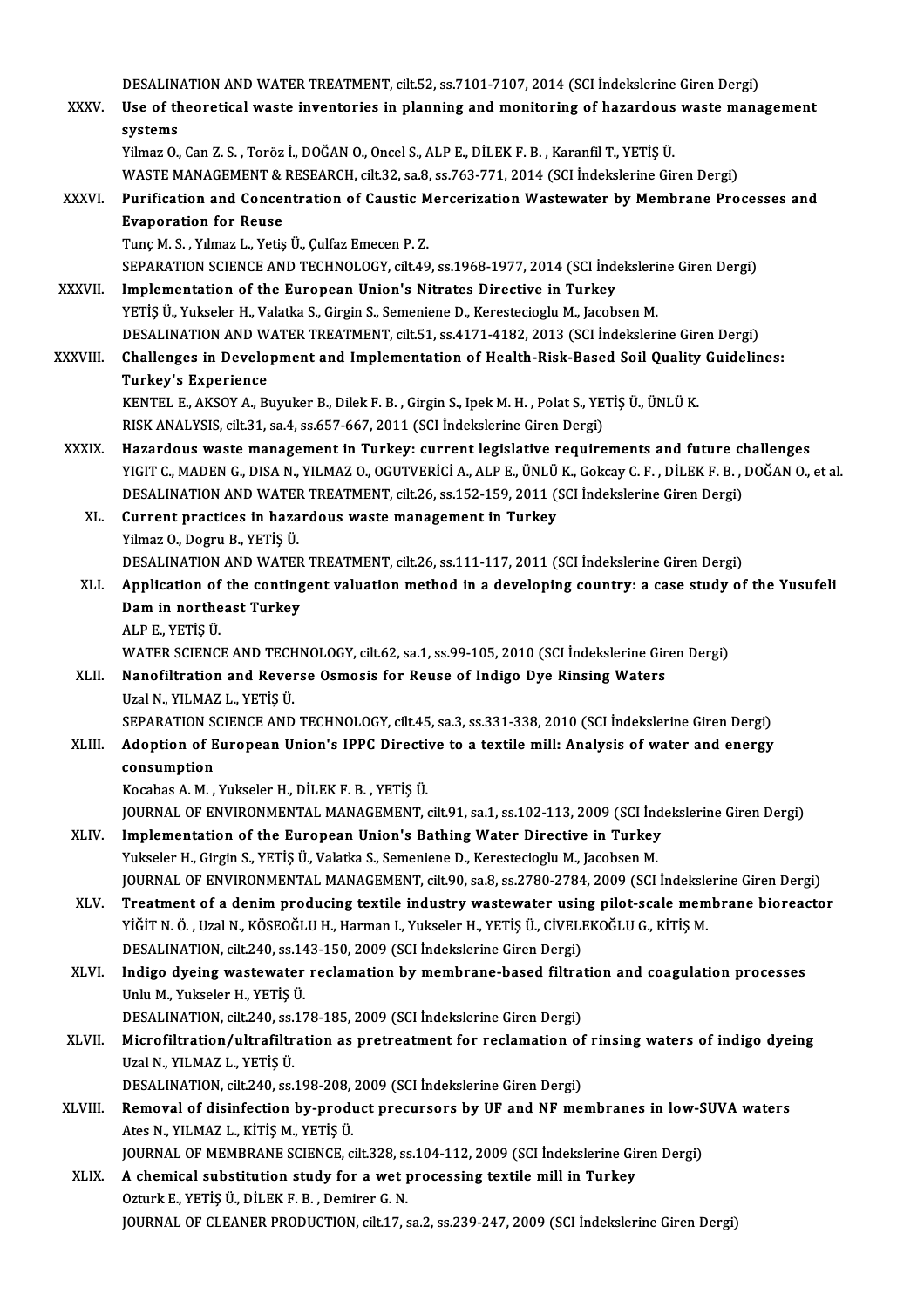| L.     | Biological treatment and nanofiltration of denim textile wastewater for reuse                                                        |
|--------|--------------------------------------------------------------------------------------------------------------------------------------|
|        | ŞAHİNKAYA E., UZAL N., YETİŞ Ü., DİLEK F. B.                                                                                         |
|        | JOURNAL OF HAZARDOUS MATERIALS, cilt.153, sa.3, ss.1142-1148, 2008 (SCI İndekslerine Giren Dergi)                                    |
| LI.    | A membrane-based co-treatment strategy for the recovery of print- and beck-dyeing textile effluents<br>Capar G., YILMAZ L., YETİŞ Ü. |
|        | JOURNAL OF HAZARDOUS MATERIALS, cilt.152, sa.1, ss.316-323, 2008 (SCI İndekslerine Giren Dergi)                                      |
| LII.   | A new approach in assessing slurry filterability                                                                                     |
|        | Yukseler H., Tosun I., Yetis U.                                                                                                      |
|        | JOURNAL OF MEMBRANE SCIENCE, cilt.303, ss.72-79, 2007 (SCI Indekslerine Giren Dergi)                                                 |
| LIII.  | Effects of bromide ion and natural organic matter fractions on the formation and speciation of<br>chlorination by-products           |
|        | Ates N., Yetis U., Kitis M.                                                                                                          |
|        | JOURNAL OF ENVIRONMENTAL ENGINEERING-ASCE, cilt.133, sa.10, ss.947-954, 2007 (SCI Indekslerine Giren<br>Dergi)                       |
| LIV.   | Formation of chlorination by-products. in waters with low SUVA-correlations with SUVA and                                            |
|        | differential UV spectroscopy                                                                                                         |
|        | Ates N., Kitis M., Yetis U.                                                                                                          |
|        | WATER RESEARCH, cilt.41, sa.18, ss.4139-4148, 2007 (SCI Indekslerine Giren Dergi)                                                    |
| LV.    | Most effective pre-treatment to nanofiltration for the recovery of print dyeing wastewaters<br>Capar G., Yetis U., Yilmaz L.         |
|        | DESALINATION, cilt.212, ss.103-113, 2007 (SCI Indekslerine Giren Dergi)                                                              |
| LVI.   | Occurrence of disinfection by-products in low DOC surface waters in Turkey                                                           |
|        | ATEŞ N., Kaplan S. S., ŞAHİNKAYA E., KİTİŞ M., Dilek F. B., Yetis U.                                                                 |
|        | JOURNAL OF HAZARDOUS MATERIALS, cilt.142, ss.526-534, 2007 (SCI İndekslerine Giren Dergi)                                            |
| LVII.  | Micro filtration: a pretreatment alternative for indigo dyeing textile wastewater                                                    |
|        | Uzal N., Yilmaz L., Yetis U.                                                                                                         |
|        | DESALINATION, cilt 199, ss 515-517, 2006 (SCI İndekslerine Giren Dergi)                                                              |
| LVIII. | Pb(II) biosorption using anaerobically digested sludge<br>Tokcaer E. Yetis U.                                                        |
|        | JOURNAL OF HAZARDOUS MATERIALS, cilt.137, sa.3, ss.1674-1680, 2006 (SCI İndekslerine Giren Dergi)                                    |
| LIX.   | An investigation of heavy metal biosorption in relation to C/N ratio of activated sludge<br>Yuncu B., Sanin F. D., Yetis U.          |
|        | JOURNAL OF HAZARDOUS MATERIALS, cilt.137, ss.990-997, 2006 (SCI Indekslerine Giren Dergi)                                            |
| LX.    | Reclamation of acid dye bath wastewater: Effect of pH on nanofiltration performance                                                  |
|        | Capar G., Yilmaz L., Yetis U.                                                                                                        |
|        | JOURNAL OF MEMBRANE SCIENCE, cilt.281, ss.560-569, 2006 (SCI Indekslerine Giren Dergi)                                               |
| LXI.   | Use of Fenton oxidation to improve the biodegradability of a pharmaceutical wastewater                                               |
|        | Tekin H., BİLKAY O., Ataberk S. S., Balta T. H., Ceribasi I. H., Sanin F. D., Dilek F. B., Yetis U.                                  |
|        | JOURNAL OF HAZARDOUS MATERIALS, cilt.136, sa.2, ss.258-265, 2006 (SCI İndekslerine Giren Dergi)                                      |
| LXII.  | Membrane based strategies for the pre-treatment of acid dye bath wastewaters<br>Capar G., Yetis U., Yilmaz L.                        |
|        | JOURNAL OF HAZARDOUS MATERIALS, cilt.135, ss.423-430, 2006 (SCI İndekslerine Giren Dergi)                                            |
| LXIII. | Reclamation of printing effluents of a carpet manufacturing industry by membrane processes                                           |
|        | Capar G., Yetis U., Yilmaz L.                                                                                                        |
|        | JOURNAL OF MEMBRANE SCIENCE, cilt.277, ss.120-128, 2006 (SCI Indekslerine Giren Dergi)                                               |
| LXIV.  | Life cycle assesment of municipal solid waste management methods: Ankara case study<br>Ozeler D., Yetis U., Demirer G.               |
|        | ENVIRONMENT INTERNATIONAL, cilt.32, sa.3, ss.405-411, 2006 (SCI Indekslerine Giren Dergi)                                            |
| LXV.   | Effect of color and surfactants on nanofiltration for the recovery of carpet printing wastewaters                                    |
|        | Capar G., Yetis U., Olceroglu A. H., Yilmaz L.                                                                                       |
|        | SEPARATION SCIENCE AND TECHNOLOGY, cilt.41, sa.12, ss.2771-2784, 2006 (SCI Indekslerine Giren Dergi)                                 |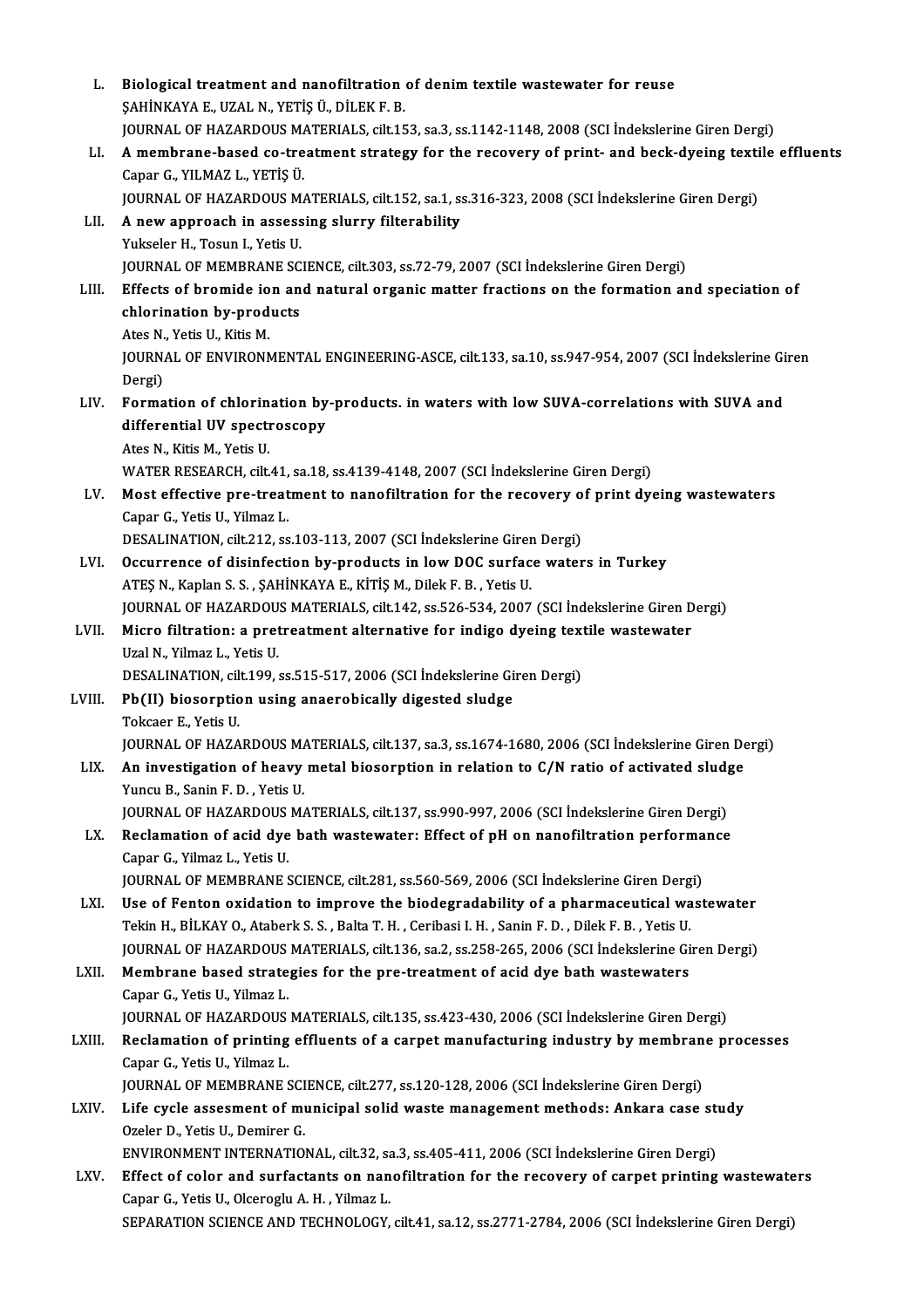| LXVI.          | Current status of filtration theory                                                                                                                              |
|----------------|------------------------------------------------------------------------------------------------------------------------------------------------------------------|
|                | Yukseler H., Yetis U., Tosun I.                                                                                                                                  |
|                | JOURNAL OF RESIDUALS SCIENCE & TECHNOLOGY, cilt.2, sa.4, ss.205-214, 2005 (SCI Indekslerine Giren Dergi)                                                         |
| LXVII.         | Trihalomethanes and associated potential cancer risks in the water supply in Ankara, Turkey                                                                      |
|                | Tokmak B., ÇAPAR G., DİLEK F. B., YETİŞ Ü.                                                                                                                       |
|                | ENVIRONMENTAL RESEARCH, cilt.96, sa.3, ss.345-352, 2004 (SCI Indekslerine Giren Dergi)                                                                           |
| LXVIII.        | A case study for control structure selection: Chlorination stage in the bleaching process of a pulp                                                              |
|                | and paper plant                                                                                                                                                  |
|                | Qushsho'o M., Ozgen C., Yetis U.                                                                                                                                 |
|                | CHEMICAL ENGINEERING COMMUNICATIONS, cilt.191, sa.1, ss.87-104, 2004 (SCI İndekslerine Giren Dergi)                                                              |
| <b>LXIX</b>    | Nickel sorption by acclimatized activated sludge culture                                                                                                         |
|                | Arican B., Yetis U.                                                                                                                                              |
|                | WATER RESEARCH, cilt.37, sa.14, ss.3508-3516, 2003 (SCI İndekslerine Giren Dergi)                                                                                |
| LXX.           | Water savings and sludge minimization in a beet-sugar factory through re-design of the wastewater                                                                |
|                | treatment facility                                                                                                                                               |
|                | DİLEK F B , YETİŞ Ü, Gökçay C F.                                                                                                                                 |
|                | Journal of Cleaner Production, cilt.11, sa.3, ss.327-331, 2003 (SCI Indekslerine Giren Dergi)                                                                    |
| LXXI.          | Nutritional and cultural parameters influencing antidipteran delta endotoxin production                                                                          |
|                | ÖZKAN M., DİLEK F. B. , YETİŞ Ü., ÖZCENGİZ G.                                                                                                                    |
|                | Research In Microbiology, ss.49-53, 2003 (SCI Indekslerine Giren Dergi)                                                                                          |
| LXXII.         | Mechanistics of nickel sorption by activated sludge                                                                                                              |
|                | Arican B., Gokcay C., Yetis U.                                                                                                                                   |
|                | PROCESS BIOCHEMISTRY, cilt.37, sa.11, ss.1307-1315, 2002 (SCI İndekslerine Giren Dergi)                                                                          |
| LXXIII.        | Effectiveness of algae in the treatment of a wood-based pulp and paper industry wastewater                                                                       |
|                | Tarlan E., DİLEK F. B., YETİŞ Ü.                                                                                                                                 |
|                | Bioresource Technology, cilt.84, sa.1, ss.1-5, 2002 (SCI Indekslerine Giren Dergi)                                                                               |
| <b>LXXIV</b>   | Removal of THM precursors by GAC: Ankara case study                                                                                                              |
|                | Capar G, Yetis U.                                                                                                                                                |
|                | WATER RESEARCH, cilt.36, sa.5, ss.1379-1384, 2002 (SCI İndekslerine Giren Dergi)                                                                                 |
| <b>LXXV</b>    | Ni(II) biosorption by Polyporous versicolor                                                                                                                      |
|                | DİLEK F. B., Erbay A., YETİŞ Ü.                                                                                                                                  |
|                | Process Biochemistry, cilt.37, sa.7, ss.723-726, 2002 (SCI Indekslerine Giren Dergi)                                                                             |
| <b>LXXVI</b>   | Decolorization of wastewater of a baker's yeast plant by membrane processes                                                                                      |
|                | Mutlu S., Yetis U., Gurkan T., Yilmaz L.                                                                                                                         |
|                | WATER RESEARCH, cilt.36, sa.3, ss.609-616, 2002 (SCI Indekslerine Giren Dergi)                                                                                   |
| <b>LXXVII.</b> | Algal treatment of pulp and paper industry wastewaters in SBR systems                                                                                            |
|                | Tarlan E., YETİŞ Ü., DİLEK F. B.                                                                                                                                 |
|                | WATER SCIENCE AND TECHNOLOGY, cilt.45, sa.12, ss.151-158, 2002 (SCI İndekslerine Giren Dergi)                                                                    |
| LXXVIII.       | Effectiveness of Algea in the Treatment of a Wood based Pulp and Paper Industry Wastewater                                                                       |
|                | ESRA t, DİLEK F.B., YETİŞ Ü.                                                                                                                                     |
|                | Bioresource Technology, ss.1-5, 2002 (SCI Indekslerine Giren Dergi)                                                                                              |
| <b>LXXIX</b>   | Removal of trihalomethane precursors by granular activated carbon treatment                                                                                      |
|                | CAPAR G., DEMIRER G. N., DILEK F. B., YETIŞ Ü.                                                                                                                   |
|                | FRESENIUS ENVIRONMENTAL BULLETIN, cilt.10, sa.2, ss.197-202, 2001 (SCI İndekslerine Giren Dergi)<br>Effectiveness of anaerobic biomass in adsorbing heavy metals |
| <b>LXXX</b>    |                                                                                                                                                                  |
|                | Haytoglu B., Demirer G., Yetis U.<br>WATER SCIENCE AND TECHNOLOGY, cilt.44, sa.10, ss.245-252, 2001 (SCI Indekslerine Giren Dergi)                               |
| <b>LXXXI</b>   | Biosorption of Ni(ii) and Pb(ii) by Phanerochaete chrysosporium from a binary metal system -                                                                     |
|                | Kinetics                                                                                                                                                         |
|                | Ceribasi I., Yetis U.                                                                                                                                            |
|                | WATER SA, cilt.27, sa.1, ss.15-20, 2001 (SCI Indekslerine Giren Dergi)                                                                                           |
|                |                                                                                                                                                                  |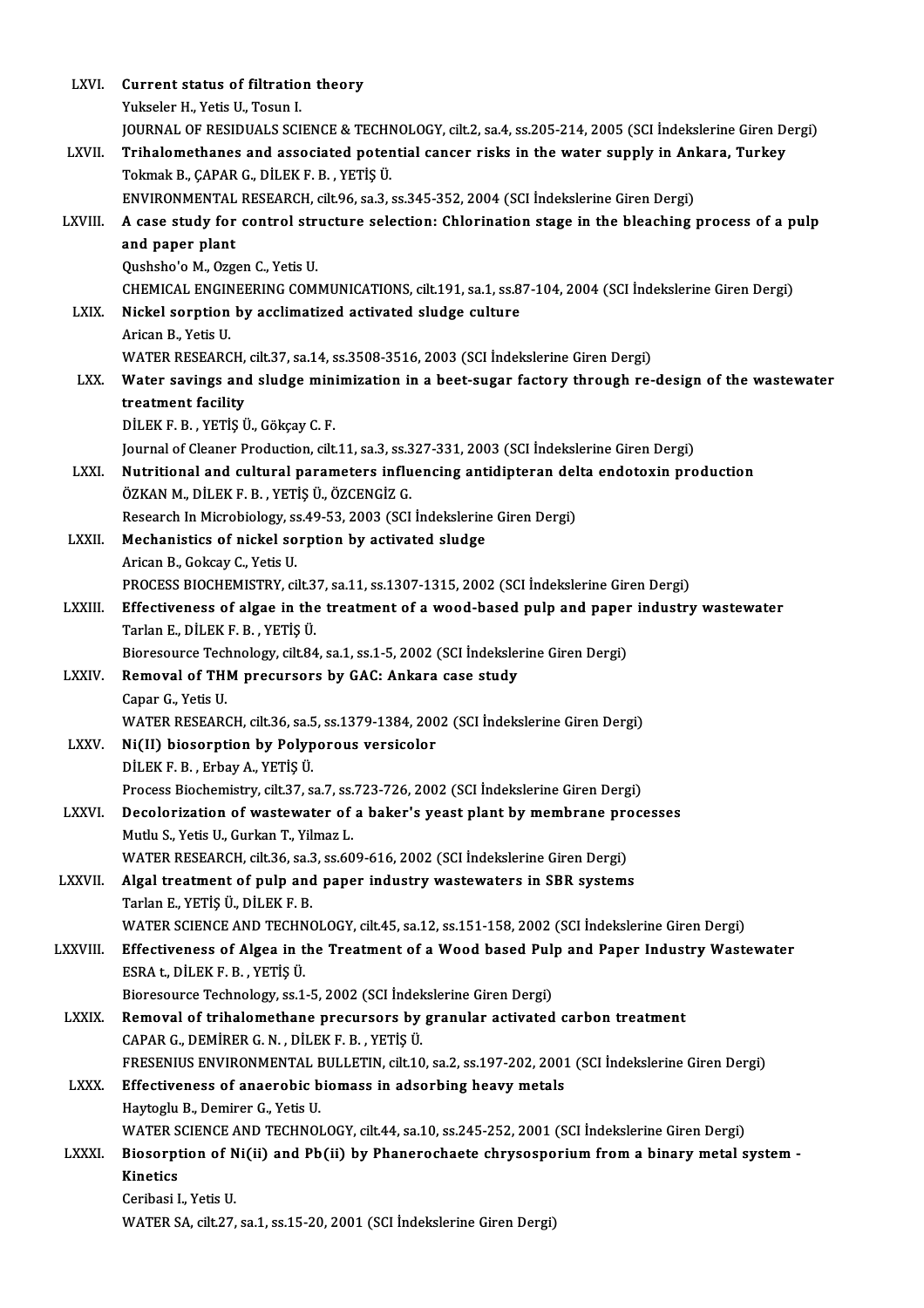| <b>LXXXII.</b> | The removal of Pb(II) by Phanerochaete chrysosporium                                                   |
|----------------|--------------------------------------------------------------------------------------------------------|
|                | YETİŞ Ü., Dolek A., DİLEK F. B., ÖZCENGİZ G.                                                           |
|                | Water Research, cilt.34, sa.16, ss.4090-4100, 2000 (SCI Indekslerine Giren Dergi)                      |
| <b>LXXXIII</b> | Effect of chromium(VI) on the biomass yield of activated sludge                                        |
|                | Yetis U., Demirer G., Gokcay C.                                                                        |
|                | ENZYME AND MICROBIAL TECHNOLOGY, cilt.25, ss.48-54, 1999 (SCI Indekslerine Giren Dergi)                |
| <b>LXXXIV</b>  | Combined effects of Ni(II) and Cr(VI) on activated sludge                                              |
|                | DİLEK F. B., Gokcay C. F., YETİŞ Ü.                                                                    |
|                | Water Research, cilt 32, sa.2, ss.303-312, 1998 (SCI İndekslerine Giren Dergi)                         |
| <b>LXXXV</b>   | Effects of Ni(II) on respirometric oxygen uptake                                                       |
|                | Albek M, Yetis U, Gokcay C.                                                                            |
|                | APPLIED MICROBIOLOGY AND BIOTECHNOLOGY, cilt.48, sa.5, ss.636-641, 1997 (SCI İndekslerine Giren Dergi) |
| <b>LXXXVI</b>  | Characterization of effluents from chlorine dioxide substitution bleaching and oxygen-reinforced       |
|                | extraction                                                                                             |
|                | Yetis U., Ataberk S., Gokcay C., Sahin S.                                                              |
|                | WATER SCIENCE AND TECHNOLOGY, cilt.36, ss.353-360, 1997 (SCI İndekslerine Giren Dergi)                 |
| <b>LXXXVII</b> | Reducing chlorinated organics, AOX, in the bleachery effluents of a Turkish pulp and paper plant       |
|                | Yetis U, Selcuk A, Gokcay C.                                                                           |
|                | WATER SCIENCE AND TECHNOLOGY, cilt.34, sa.10, ss.97-104, 1996 (SCI Indekslerine Giren Dergi)           |
| LXXXVIII.      | Effect of nickel(II) on the biomass yield of the activated sludge                                      |
|                | Gokcay C., Yetis U.                                                                                    |
|                | WATER SCIENCE AND TECHNOLOGY, cilt.34, ss.163-171, 1996 (SCI İndekslerine Giren Dergi)                 |
| <b>LXXXIX</b>  | SPECIFIC CAKE RESISTANCE - MYTH OR REALITY                                                             |
|                | TOSUN I., YETIS U., WILLIS M., CHASE G.                                                                |
|                | WATER SCIENCE AND TECHNOLOGY, cilt.28, sa.1, ss.91-101, 1993 (SCI İndekslerine Giren Dergi)            |
| XC.            | THE IZMIR BAY WASTE-WATER MANAGEMENT PROJECT - ECONOMICAL CONSIDERATIONS                               |
|                | Balkaş T., Juhasz F., YETİŞ Ü., TUNCEL S. G.                                                           |
|                | WATER SCIENCE AND TECHNOLOGY, cilt.26, ss.2613-2616, 1992 (SCI İndekslerine Giren Dergi)               |
| XCI.           | Effects of heavy metals on activated sludge process<br>DİLEK F B , YETİŞ Ü                             |
|                | Water Science And Technology, cilt.26, ss.801-813, 1992 (SCI Expanded İndekslerine Giren Dergi)        |
| XCII.          | Pollution Chronology of the Golden Horn Sediments.                                                     |
|                | TEKSÖZ G., YETİŞ Ü., TUNCEL S. G., Balkaş T.                                                           |
|                | Marine Pollution Bulletin, cilt.22, ss.447-453, 1991 (SSCI Indekslerine Giren Dergi)                   |
| XCIII.         | EFFECTS OF CU(II) ON A CHEMOSTAT CONTAINING ACTIVATED-SLUDGE                                           |
|                | DILEK F. B., GOKCAY C. F., YETIS U.                                                                    |
|                | ENVIRONMENTAL TECHNOLOGY, cilt.12, sa.11, ss.1007-1016, 1991 (SCI İndekslerine Giren Dergi)            |
| XCIV.          | EFFECT OF CHROMIUM(VI) ON ACTIVATED-SLUDGE                                                             |
|                | <b>GOKCAY C, YETIS U</b>                                                                               |
|                | WATER RESEARCH, cilt.25, sa.1, ss.65-73, 1991 (SCI Indekslerine Giren Dergi)                           |
| XCV.           | EFFECT OF NICKEL(II) ON ACTIVATED-SLUDGE                                                               |
|                | YETIS U., GOKCAY C.                                                                                    |
|                | WATER RESEARCH, cilt.23, sa.8, ss.1003-1007, 1989 (SCI İndekslerine Giren Dergi)                       |
|                |                                                                                                        |

### Diğer Dergilerde Yayınlanan Makaleler

iğer Dergilerde Yayınlanan Makaleler<br>I. Samsun İli Kıyı Şeridi Nehir ve Deniz Sedimentlerinde Öncelikli Poliaromatik Hidrokarbon (PAH)<br>Rilosikleri r Bergres<br>Samsun İli<br>Bileşikleri Samsun İli Kıyı Şeridi Nehir ve Deniz Sedimer<br>Bileşikleri<br>Dinç B., Avaz G., Canlı O., Aslan E., EREN B., YETİŞ Ü.<br>Kogasli Üniversitesi Fen Bilimleri Dergisi, silt 2, sa 1

Bileşikleri<br>Dinç B., Avaz G., Canlı O., Aslan E., EREN B., YETİŞ Ü.<br>Kocaeli Üniversitesi Fen Bilimleri Dergisi, cilt.2, sa.1, ss.7-14, 2019 (Diğer Kurumların Hakemli Dergileri)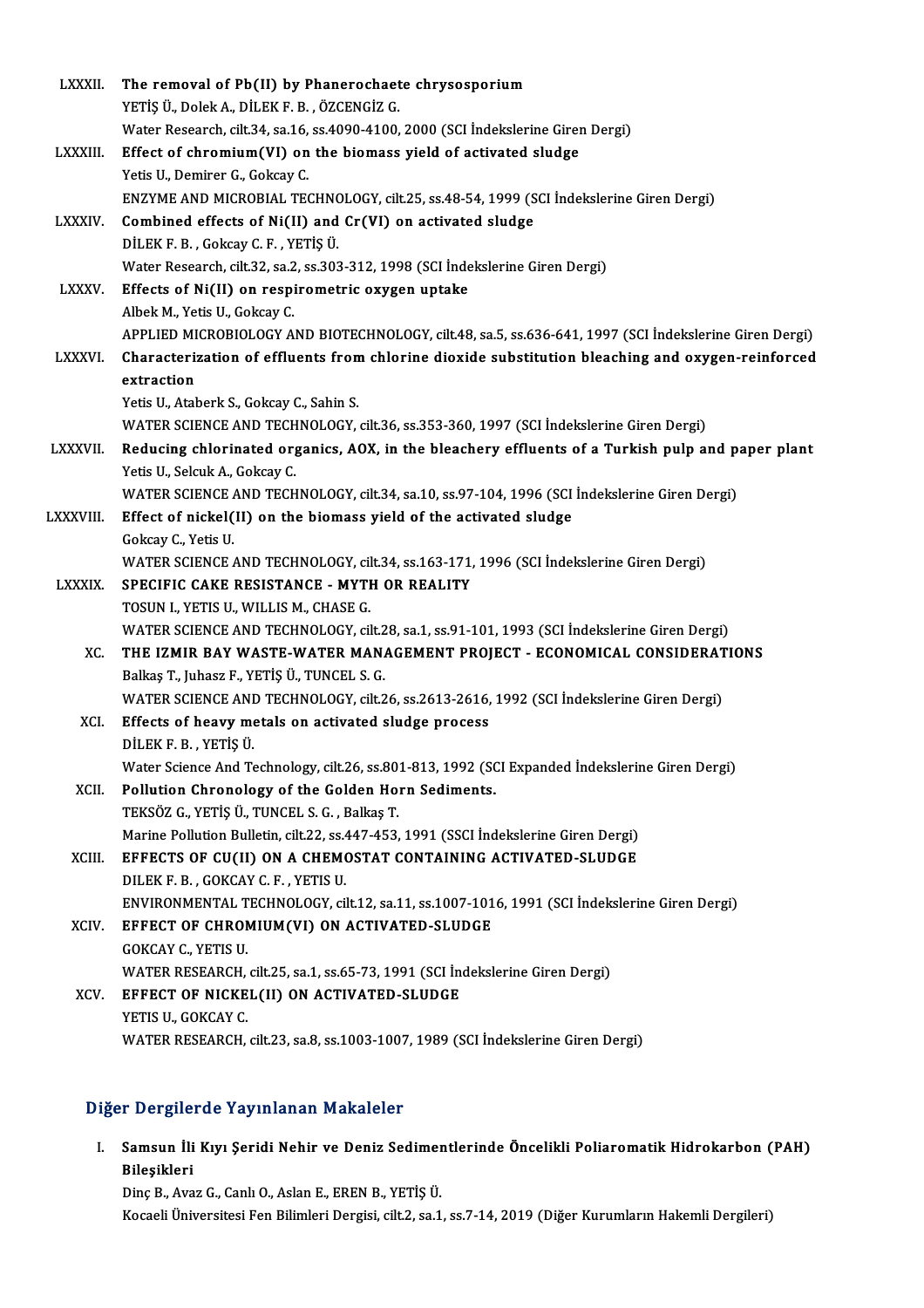II. Hazardous wastes and waste generation factors for plastic products manufacturing industries in<br>Turkey Hazard<br>Turkey<br>ÖNCEL A

ÖNCELM.S. ,BEKTAŞN.,BAYARS.,ENGİNG.,ÇALIŞKANY.,Salar L.,YETİŞÜ. SUSTAINABLE ENVIRONMENT RESEARCH, cilt.27, sa.4, ss.188-194, 2017 (ESCI İndekslerine Giren Dergi)

#### Kitap & Kitap Bölümleri

- itap & Kitap Bölümleri<br>I. Su Kaynaklarında Kirlenme<br>YETİS ÜLDÜEKER ye ilitlep bolum<br>Su Kaynaklarında<br>YETİŞ Ü., DİLEK F. B.<br>Su Kaymaklarında Kir YETİŞ Ü., DİLEK F. B.<br>Su Kaynaklarında Kirlenme ve İçme Suyu Arıtımı, , Editör, TODAIE, Ankara, ss.1-19, 1997 YETİŞ Ü., DİLEK F. B.<br>Su Kaynaklarında Kirlenme ve İ<br>II. Su Kaynaklarında Kirlenme<br>YETİŞ Ö. DİLEK E. B
- Su Kaynaklarında Kir<br>Su <mark>Kaynaklarında</mark><br>YETİŞ Ü., DİLEK F. B.<br>Su Kaynaklarında Kir YETİŞ Ü., DİLEK F. B.<br>Su Kaynaklarında Kirlenme ve İçme Suyu Arıtımı, yok, Editör, Todaie Yayınları, Ankara, ss.1-19, 1997

# su kaynaklarında Kırlenme ve içme suyu Arlumi, yok, Editor, Todale Yayınları, Ankar<br>Hakemli Kongre / Sempozyum Bildiri Kitaplarında Yer Alan Yayınlar

- akemli Kongre / Sempozyum Bildiri Kitaplarında Yer Alan Yayınlar<br>I. Life cycle assessment of sericin recovery from silk degumming wastewaters ETHER HORGED / DOMPOZYUM DRUHA AR<br>Life cycle assessment of sericin recover:<br>CAPAR G., PİLEVNELİ T., YETİŞ Ü., DİLEK F. B.<br>4th IWA Peseurse Pesevery Conference 2021 Life cycle assessment of sericin recovery from silk degumming wastev<br>ÇAPAR G., PİLEVNELİ T., YETİŞ Ü., DİLEK F. B.<br>4th IWA Resource Recovery Conference 2021, İstanbul, Türkiye, 05 Eylül 2021<br>Bamayal of Bestisides from Wast CAPAR G., PILEVNELI T., YETIŞ Ü., DILEK F. B.<br>4th IWA Resource Recovery Conference 2021, İstanbul, Türkiye, 05 Ey<br>II. Removal of Pesticides from Wastewater by Membrane Proces<br>ATES N.. UZAL N.. YETIS Ü.. DİLEK F. B. 4th IWA Resource Recovery Conference 2021, İstanbul, Türkiye, 05 Eylül 2021
- Removal of Pesticides from Wastewater by Membrane Proces<br>ATEŞ N., UZAL N., YETİŞ Ü., DİLEK F. B.<br>THESSALONIKI, 2021 Virtual 8TH International Conference on Sustainable Solid Waste Management, Selanik,<br>Yunanistan, 22 Harira ATEŞ N., UZAL N., YETİŞ Ü., Dİ<br>THESSALONIKI, 2021 Virtual {<br>Yunanistan, 23 Haziran 2021<br>Bamaval of Disafal and Irs THESSALONIKI, 2021 Virtual 8TH International Conference on Sustainable Solid W<br>
Yunanistan, 23 Haziran 2021<br>
III. Removal of Dicofol and Irgarol from Wastewater using Reverse Osmosis<br>
ATES N. 11741 N. VETIS Ü. DILEKE P
- Yunanistan, 23 Haziran 2021<br>III. Removal of Dicofol and Irgarol from Wastewater using Reverse Osmosis<br>ATES N., UZAL N., YETİŞ Ü., DİLEK F. B. Removal of Dicofol and Irgarol from Wastewater using Reverse Osmosis<br>ATEŞ N., UZAL N., YETİŞ Ü., DİLEK F. B.<br>6th MEMTEK International Symposium on Membrane Technologies and Applications Symposium, İstanbul, Türkiye,<br>18 . 3 18 -20Kasım2019, ss.244-249 6th MEMTEK International Symposium on Membrane Technologies and Applications Symposium, İstanbul, Türkiye<br>18 - 20 Kasım 2019, ss.244-249<br>IV. TEKNOLOJİ BAZLI DEŞARJ STANDARTLARI İLE SU KALİTESİ BAZLI DEŞARJ LİMİTLERİNİN BİR
- 18 20 Kasım 2019, ss.244-249<br>TEKNOLOJİ BAZLI DEŞARJ STANDARTLARI<br>UYGULANMASI TÜRKİYE İÇİN BİR ÖNERİ<br><sup>Vetis Ü</sup> TEKNO<br>UYGUL<br>Yetiş Ü.
	-

UYGULANMASI - TÜRKİYE İÇİN BİR ÖNERİ<br>Yetiş Ü.<br>1st International Conference on Environment, Technology and Management ICETEM , Niğde, Türkiye, 27 - 29<br>Hariran 2010, 68.35.26 Yetiş Ü.<br>1st International Confer<br>Haziran 2019, ss.25-26<br>Cost of conisin necev V. Cost of sericin recovery fromsilk effluents

- PİLEVNELİ T., Gençtürk M., YETİŞ Ü., ÇAPAR G. Cost of sericin recovery from silk effluents<br>PİLEVNELİ T., Gençtürk M., YETİŞ Ü., ÇAPAR G.<br>3rd IWA Resource Recovery Conference, 8 - 12 Eylül 2019<br>Qesurrance of misronallutants in the industrial west
- VI. Occurrence of micropollutants in the industrial wastewaters discharged to Yeşilırmak and Nilüfer<br>Rivers in Turkey **3rd IWA Resource :<br>Occurrence of mi<br>Rivers in Turkey**<br>Kücük E. EBCÜVEN Occurrence of micropollutants in the industrial wastewaters discharged to Yeşilırmak and Nilüfer<br>Rivers in Turkey<br>Küçük E., ERGÜVEN G.Ö., Canlı O., PİLEVNELİ T., Aydın E., Oktem O., ASLAN S., KURT Z., ÜNLÜ K., DİLEK F. B.

Rivers in Turkey<br>Küçük E., ERGÜVEN G. Ö. , Canlı O., PİLEVNELİ T., Aydın E., Oktem O., ASLAN S., KURT Z., ÜNLÜ K., DİLEK F. B.<br>5th International Congress on Water, Waste and Energy Management (WWEM - 19), Paris, Fransa, 22 Küçük E., ERGÜVEN G. Ö. , C<br>5th International Congress<br>Temmuz 2019, cilt.1, ss.90<br>Estimation of diffuse no 5th International Congress on Water, Waste and Energy Management (WWEM - 19), Paris, Fransa, 22 - 24<br>Temmuz 2019, cilt.1, ss.90<br>VII. Estimation of diffuse pollution loads of pesticides in Tersakan Sub-Basin of Yeşilırmak R

## Temmuz 2019, cilt.1, ss.90<br>**Estimation of diffuse pollution loa**<br>Ayyıldız C., Dilek F. B. , Yetiş Ü., Ünlü K.<br>International Seil Congress 2019, Anlu Estimation of diffuse pollution loads of pesticides in Tersakan Sub-Basin of<br>Ayyıldız C., Dilek F. B. , Yetiş Ü., Ünlü K.<br>International Soil Congress 2019, Ankara, Türkiye, 17 - 19 Haziran 2019, cilt.1, ss.430<br>TEKSTİL SEKT

- Ayyıldız C., Dilek F. B. , Yetiş Ü., Ünlü K.<br>International Soil Congress 2019, Ankara, Türkiye, 17 19 Haziran 2019, cilt.1, ss.4<br>VIII. TEKSTİL SEKTÖRÜ İPEK ATIKSULARINDAN SU VE ÜRÜN GERİ KAZANIMI<br>Constürk M. YAZACAN International Soil Congress 2019, Ankara, Türkiye, 17 - 19<br>TEKSTİL SEKTÖRÜ İPEK ATIKSULARINDAN SU VE Ü.<br>Gençtürk M., YAZAGAN A., KOYUNCU İ., YETİŞ Ü., ÇAPAR G.<br>1. Uluslararası İsmaayını ve Atikyu Samnazınımı, 6 - 07 Ar TEKSTİL SEKTÖRÜ İPEK ATIKSULARINDAN SU VE ÜRÜN GER<br>Gençtürk M., YAZAGAN A., KOYUNCU İ., YETİŞ Ü., ÇAPAR G.<br>1. Uluslararası İçmesuyu ve Atıksu Sempozyumu, 6 - 07 Aralık 2018<br>Nektasal Kaunalıların Yasilırmak Hayrası Alısı Or Gençtürk M., YAZAGAN A., KOYUNCU İ., YETİŞ Ü., ÇAPAR G.<br>1. Uluslararası İçmesuyu ve Atıksu Sempozyumu, 6 - 07 Aralık 2018<br>IX. Noktasal Kaynakların Yeşilırmak Havzası Alıcı Ortam Kalitesine Etkilerinin Belirlenmesi
- 1. Uluslararası İçmesuyu ve Atıksu Sempozyumu, 6 07 Aralık 2018<br>Noktasal Kaynakların Yeşilırmak Havzası Alıcı Ortam Kalitesine Etkilerinin Belirlenmesi<br>KÜÇÜK E., PİLEVNELİ T., ASLAN S., ERGÜVEN G. Ö. , OLGUN E. Ö. , CANL Noktasal Kayna<br>KÜÇÜK E., PİLEVN<br>DİLEK F. B. , et al.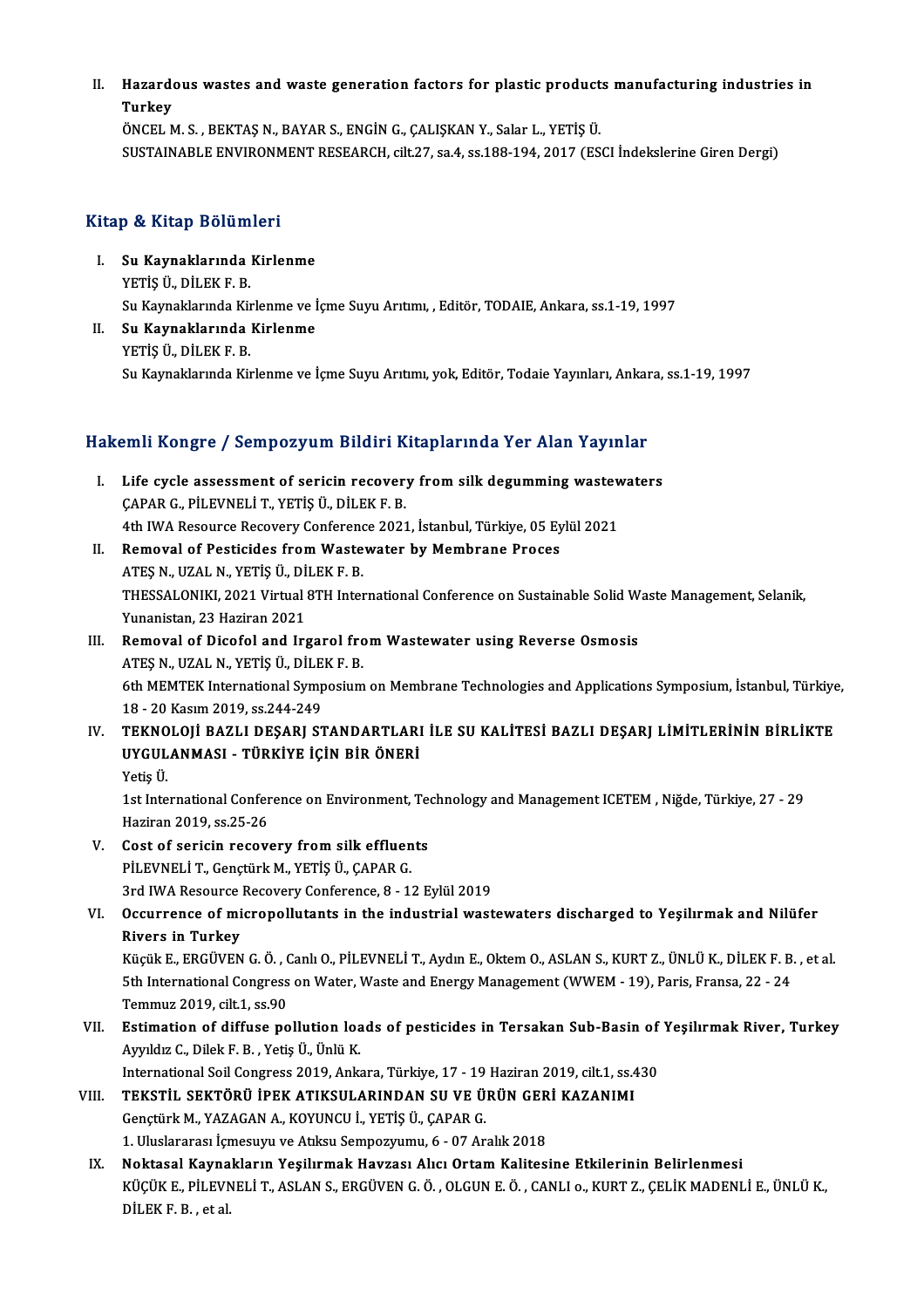1. Uluslararası İçmesuyu ve Atıksu Sempozyumu, 6 - 07 Aralık 2018<br>Kantasl ve Endüstriyal, Atıksular isin Alısı Ortam Bazlı Desar

X. Kentsel ve Endüstriyel Atıksular için Alıcı OrtamBazlı Deşarj Standartlarının Belirlenmesi: Gediz 1. Uluslararası İçmesuyu ve *ı*<br>Kentsel ve Endüstriyel At<br>Havzası Pilot Uygulaması<br><sup>Orbon A. K. Güsyer S. M. H.</sub></sup> Kentsel ve Endüstriyel Atıksular için Alıcı Ortam Bazlı Deşarj Standart<br>Havzası Pilot Uygulaması<br>Orhon A.K., Güçver S.M., Haksevenler B.H.G., Dilaver M., Aytis E.A., YETİŞ Ü.<br>1. Uluqlaranası İsmeeyyu ve Atıksu Samnewwww. 6 Havzası Pilot Uygulaması<br>Orhon A. K. , Güçver S. M. , Haksevenler B. H. G. , Dilaver M., Aytis E. A<br>1. Uluslararası İçmesuyu ve Atıksu Sempozyumu, 6 - 07 Aralık 2018<br>Monitoring of Aquatis Environments with Innovative Sempl

- Orhon A. K. , Güçver S. M. , Haksevenler B. H. G. , Dilaver M., Aytis E. A. , YETİŞ Ü.<br>1. Uluslararası İçmesuyu ve Atıksu Sempozyumu, 6 07 Aralık 2018<br>XI. Monitoring of Aquatic Environments with Innovative Sampling Techo 1. Uluslararası İçmesuyu ve Atıksu Sempozyumu, 6 - 07 Aralık 2018<br>Monitoring of Aquatic Environments with Innovative Samplin<br>Membrane Devices (SPMD):A Case Study at Yeşilırmak Basin<br><sup>İltizoğlu 7, B., avaz a sanlı o Olgun E</sup> Membrane Devices (SPMD): A Case Study at Yeşilırmak Basin İkizoğlu Z.R., avaz g., canlı o., Olgun E.Ö., YETİŞÜ. 1.ULUSLARARASI İÇMESUYUVEATIKSUSEMPOZYUMU,6 -07Aralık2018 ikizoğlu Z. R. , avaz g., canlı o., Olgun E. Ö. , YETİŞ Ü.<br>1. ULUSLARARASI İÇMESUYU VE ATIKSU SEMPOZYUMU, 6 - 07 Aralık 2018<br>XII. Ultrafiltration performance for sericin recovery from silk effluents<br>kip Az B. BAYRAM İ.
- 1. ULUSLARARASI İÇMESUYU VE ATIKSU<br>Ultrafiltration performance for seri<br>KİRAZ B., BAYRAM İ., YETİŞ Ü., ÇAPAR G.<br>Euromombrone2018-0 12 Tommuz 20 Ultrafiltration performance for sericin<br>KİRAZ B., BAYRAM İ., YETİŞ Ü., ÇAPAR G.<br>Euromembrane2018, 9 - 13 Temmuz 2018<br>Determination of Croundwater Threeb KİRAZ B., BAYRAM İ., YETİŞ Ü., ÇAPAR G.<br>Euromembrane2018, 9 - 13 Temmuz 2018<br>XIII. Determination of Groundwater Threshold Values: A Methodological Approach Applied to the Gediz
- River Basin (Western Turkey) Determination of Groundwater Threshold Values: A Method<br>River Basin (Western Turkey)<br>BULUT o. f. , DURU b., ÇAKMAK ö., GÜNHAN ö., DİLEK F. B. , YETİŞ Ü.<br><sup>2nd South East Euronean Conference on Sustainable Development o</sup> River Basin (Western Turkey)<br>BULUT o. f. , DURU b., ÇAKMAK ö., GÜNHAN ö., DİLEK F. B. , YETİŞ Ü.<br>3rd South East European Conference on Sustainable Development of Energy Water and Environment Systems<br>(2rd SEE SDEWES confere

BULUT o. f. , DURU b., ÇAKMAK ö., GÜNHAN ö., DİLEK F. B. , YE<br>3rd South East European Conference on Sustainable Developn<br>(3rd SEE SDEWES conference, 30 Haziran - 04 Temmuz 2018<br>Weste Concration in Boint Sester in Turkey 3rd South East European Conference on Sustainal<br>(3rd SEE SDEWES conference, 30 Haziran - 04 Te:<br>XIV. Waste Generation in Paint Sector in Turkey<br>Velmas B. Erliank M. Kecaman K. Dilak E. B. Vetic

(3rd SEE SDEWES conference, 30 Haziran - 04 Temmuz 2018<br>Waste Generation in Paint Sector in Turkey<br>Yılmaz P., Erkanlı M., Kocaman K., Dilek F. B. , Yetiş Ü. Waste Generation in Paint Sector in Turkey<br>Yılmaz P., Erkanlı M., Kocaman K., Dilek F. B. , Yetiş Ü.<br>3rd South East European Conference on Sustainable Development of Energy Water and Environment Systems<br>Card SEE SDEWES con Yılmaz P., Erkanlı M., Kocaman K., Dilek F. B. , Yetiş Ü.<br>3rd South East European Conference on Sustainable Development of Energy Water and Environme<br>(3rd SEE SDEWES conference, Sırbistan Ve Karadağ, 30 Haziran - 04 Temmuz 3rd South East European Conference on Sustainable Development of Energy Water and Environment Systems<br>(3rd SEE SDEWES conference, Sırbistan Ve Karadağ, 30 Haziran - 04 Temmuz 2018, sa.65, ss.1-26<br>XV. Determination of Groun

# (3rd SEE SDEWES conference, Sırbistan Ve Karadağ, 30 Haziran - 04 Temmuz 2018, sa.65, ss.1-26<br>Determination of Groundwater Threshold Values: A Methodological Approach Applied to the Gediz<br>River Basin (Western Turkey)

DilekF.B. ,YetişÜ.,DuruB.,BulutO.F. ,CakmakÖ.,GunhanO.

River Basin (Western Turkey)<br>Dilek F. B. , Yetiş Ü., Duru B., Bulut O. F. , Cakmak Ö., Gunhan O.<br>3rd South East European Conference on Sustainable Development of Energy Water and Environment Systems<br>Card SEE SDEWES confere Dilek F. B. , Yetiş Ü., Duru B., Bulut O. F. , Cakmak Ö., Gunhan O.<br>3rd South East European Conference on Sustainable Development of Energy Water and Environment Systems<br>(3rd SEE SDEWES conference), Novi-Sad, Sırbistan Ve (3rd SEE SDEWES conference), Novi-Sad, Sırbistan Ve Karadağ, 30 Haziran - 04 Temmuz 2018, ss.1161-11617

- XVI. Waste Generation in Wood-based PanelProduction<br>CELIK MADENLI E., PILEVNELI T., Zaf D. R., YETIŞ Ü. Waste Generation in Wood-based PanelProduction<br>ÇELİK MADENLİ E., PİLEVNELİ T., Zaf D. R. , YETİŞ Ü.<br>Eurasia 2018 Waste Management Symposium, 2 - 05 Mayıs 2018<br>Identification of Waste Management Strategies and Waste
- CELIK MADENLI E., PILEVNELI T., Zaf D. R. , YETIŞ Ü.<br>Eurasia 2018 Waste Management Symposium, 2 05 Mayıs 2018<br>XVII. Identification of Waste Management Strategies and Waste Generation Factors for Spent Accumulator<br>Pegever Eurasia 2018 Waste Manage<br>Identification of Waste<br>Recovery Sector Wastes<br>CELEPLS - VETIS (L. UNLU V **Identification of Waste M<br>Recovery Sector Wastes<br>ÇELEBİ S., YETİŞ Ü., ÜNLÜ K.<br>Furasia 2108 Waste Manage** Recovery Sector Wastes<br>ÇELEBİ S., YETİŞ Ü., ÜNLÜ K.<br>Eurasia 2108 Waste Management Symposium, İstanbul, Türkiye, 2 - 04 Mayıs 2018

XVIII. Identification of Waste Management Strategies and Waste Generation Factors for Thermal Power **Eurasia 2108 Waste Management State In**<br>Identification of Waste Manage<br>Plant Sector Wastes in Turkey<br>PEMIR C. VETIS <u>il JIMI il K</u> **Identification of Waste M<br>Plant Sector Wastes in Ti<br>DEMİR C., YETİŞ Ü., ÜNLÜ K.<br>Funssis 2018 Waste Manazs** 

DEMİR C., YETİŞ Ü., ÜNLÜ K.<br>Eurasia 2018 Waste Management Symposium, İstanbul, Türkiye, 2 - 04 Mayıs 2018

- DEMİR C., YETİŞ Ü., ÜNLÜ K.<br>Eurasia 2018 Waste Management Symposium, İstanbul, Türkiye, 2 04 Mayıs 2018<br>XIX. Gölbaşı Özel Çevre Koruma Bölgesinde Yeraltı Suyu Kalitesinin Değerlendirilmesi<br>CABAR C. COSKUN DİLGAN C. A Eurasia 2018 Waste Management Symposium, İstanbul, Türkiye, 2 - 04 Mayıs 201<br>Gölbaşı Özel Çevre Koruma Bölgesinde Yeraltı Suyu Kalitesinin Değerle<br>ÇAPAR G., COŞKUN DİLCAN Ç., ARSLAN Ş., AKŞİT C., ÇELİK M., KODAL S., YETİŞ Gölbaşı Özel Çevre Koruma Bölgesinde Yeraltı Suyu Kalitesinin Değerlendirilm<br>ÇAPAR G., COŞKUN DİLCAN Ç., ARSLAN Ş., AKŞİT C., ÇELİK M., KODAL S., YETİŞ Ü.<br>Türk Coğrafya Kurumu 75. Yıl Uluslararası Kongresi, Ankara, Türkiye CAPAR G., COSKUN DILCAN C., ARSLAN S., AKSIT C., CELIK M., KODAL S., YETIS Ü.<br>Türk Coğrafya Kurumu 75. Yıl Uluslararası Kongresi, Ankara, Türkiye, 8 - 10 Kasım 2017<br>XX. Identification of river basin specific pollutants usi
- Türk Coğrafya Kurumu 75. Yıl Uluslararası Kongresi, Ankara, Türkiye, 8 10 Kasım 2017<br>Identification of river basin specific pollutants using hazard ranking and risk-ranking<br>EMRE e., KÜÇÜK E., TOLGA p., İPEK U., BALCI d., Identification of river basin specific pollutants using hazard ranking and risk-ranking of chemicals<br>EMRE e., KÜÇÜK E., TOLGA p., İPEK U., BALCI d., ÜNLÜ K., DİLEK F. B. , ÇELİK MADENLİ E., YETİŞ Ü.<br>2017 Int. Env. Eng. Con 2017 Int. Env. Eng. Conference and annual meeting of the Korean Society of Env. Engineers, 15 - 17 Kasım 2017
- EMRE e., KÜÇÜK E., TOLGA p., İPEK U., BALCI d., ÜNLÜ K., DİLEK F. B. , ÇELİK MADENLİ E., YETİŞ Ü.<br>2017 Int. Env. Eng. Conference and annual meeting of the Korean Society of Env. Engineers, 15 17 Kasım 20<br>XXI. Precautions PİLEVNELİ T., KÜÇÜK E., YETİŞ Ü. Basin According to Water Framework Directive<br>PİLEVNELİ T., KÜÇÜK E., YETİŞ Ü.<br>2017 International Environmental Engineering Conference and Annual Meeting of the Korean Society of<br>Environmental Engineers 15 - 17 Kosum 2017 PİLEVNELİ T., KÜÇÜK E., YETİŞ Ü.<br>2017 International Environmental Engineering<br>Environmental Engineers, 15 - 17 Kasım 2017<br>Pevelenment of Dischause Limit Determi

2017 International Environmental Engineering Conference and Annual Meeting of the Korean Society of<br>Environmental Engineers, 15 - 17 Kasım 2017<br>XXII. Development of Discharge Limit Determination Methodology for Selected Pr Environmental Engineers, 15 - 17 Kasım 2017<br>Development of Discharge Limit Determination Methodology for Selected Priority Substances and<br>Specific Pollutants in Turkey KÜÇÜKE.,PİLEVNELİT.,YETİŞÜ.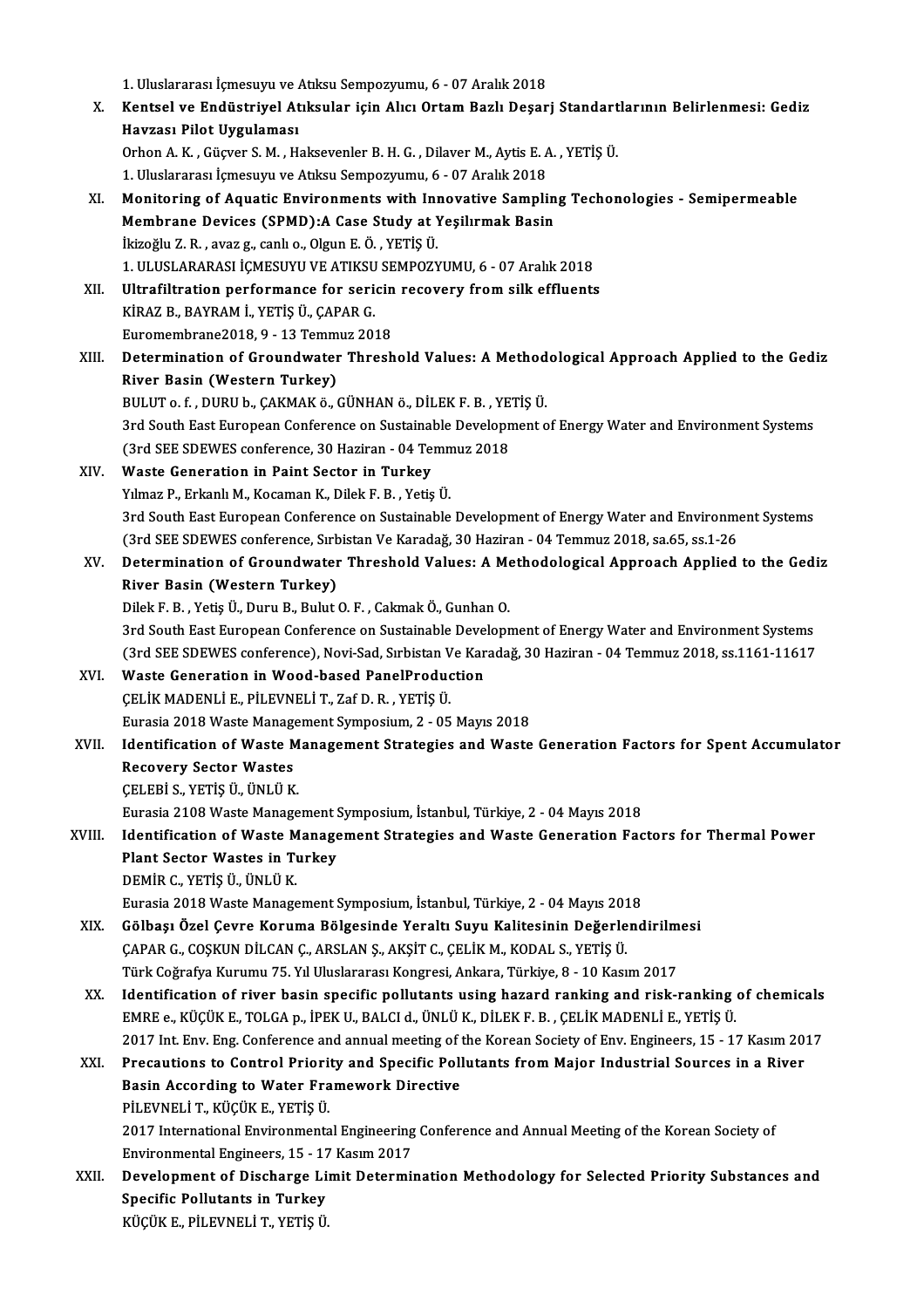|              | 2017 International Environmental Engineering Conference and Annual Meeting of the Korean Society of                |
|--------------|--------------------------------------------------------------------------------------------------------------------|
|              | Environmental Engineers, 15 - 17 Kasım 2017                                                                        |
| XXIII.       | Waste Generation in Wooden Products and FurnitureManufacturing Industries in Turkey                                |
|              | PİLEVNELİ T., ZAF R. D., ÇELİK MADENLİ E., YETİŞ Ü.                                                                |
|              | 2017International EnvironmentalEngineeringConference and Annual Meeting ofthe Korean Society of                    |
|              | EnvironmentalEngineers, 15 - 17 Kasım 2017                                                                         |
| XXIV.        | Türkiye de Kullanılan Pestisitlerin Karşılaştırmalı Yeraltısuyuna Sızma Eğilimleri                                 |
|              | AKAY e., KARAASLAN y., DİLEK F. B., YETİŞ Ü.                                                                       |
|              | 12. Ulusal Çevre Mühendisliği Kongresi, Ankara, Türkiye, 5 - 07 Ekim 2017                                          |
| XXV          | İpek Sektörü Atıksularından Ürün Geri Kazanımı ile Çevre Kirliliğinin Azaltılması                                  |
|              | KİRAZ B., BAYRAM İ., YETİŞ Ü., ÇAPAR G.                                                                            |
|              | 12. Ulusal Çevre Mühendisliği Kongresi, Ankara, Türkiye, 5 - 07 Ekim 2017                                          |
| XXVI.        | İpek Atıksularından Ultrafiltrasyon ile Serisin Geri Kazanımında Geleneksel ve Alternatif Serisin                  |
|              | Sökme İşlemlerinin Etkisi                                                                                          |
|              | KİRAZ B., BAYRAM İ., YETİŞ Ü., ÇAPAR G.                                                                            |
|              | 5. Ulusal Membran Teknolojileri ve Uygulamaları Sempozyumu (MEMTEK 2017), İstanbul, Türkiye, 21 - 23 Eylül<br>2017 |
| XXVII.       | Resource Recovery from Textile Effluents: The Case of Sericin Protein                                              |
|              | KİRAZ B., BAYRAM İ., YETİŞ Ü., ÇAPAR G.                                                                            |
|              | 2nd International Resource Recovery Conference, New York, Amerika Birleşik Devletleri, 5 - 09 Eylül 2017           |
| XXVIII.      | Comparative Leaching Tendency of Pesticides used in Turkey                                                         |
|              | AKAY e., KARAASLAN y., YETİŞ Ü., DİLEK F. B.                                                                       |
|              | 5th International Conference on Sustainable Solid Waste Management, Atina, Yunanistan, 21 - 24 Haziran 2017        |
| XXIX.        | Waste Generation in Primary and Secondary Aluminum Sector in Turkey                                                |
|              | KÜÇÜK E, danacı D., YETİŞ Ü.                                                                                       |
|              | 5th International Conference on Sustainable Solid Waste Management, 21 - 24 Haziran 2017                           |
| XXX.         | Fouling Analysis for Different UF Membranes in Reactive Dyeing Wastewater Treatment                                |
|              | ZAF R. D., Oruc B. K., ERKANLI M., YILMAZ L., YETİŞ Ü., Culfaz-Emecen Z.                                           |
|              | Frontiers International Conference on Wastewater Treatment (FICWTM), Palermo, İtalya, 21 - 24 Mayıs 2017,          |
|              | cilt 4, ss 650-655                                                                                                 |
| XXXI.        | Su Geri Kullanımında Membran Teknolojisi                                                                           |
|              | YETİŞ Ü.                                                                                                           |
|              | WORKSHOPonApplication of Membrane Technologies for Water Reclamation and Whey Desalination in Food                 |
|              | Industry, Türkiye, 22 Mayıs 2017                                                                                   |
| XXXII.       | Tekstil Endüstrisi-İpek İşleme Atıksularından Membran Hibrit Proseslerle Serisin Geri Kazanımı                     |
|              | KİRAZ B., BAYRAM İ., YETİŞ Ü., ÇAPAR G.                                                                            |
|              | Endüstriyel Atıksuların Membran Teknolojileri ile Arıtımı, Su/Ürün Geri Kazanımı ve Konsantre Yönetimi, İstanbul,  |
|              | Türkiye, 18 - 20 Nisan 2017                                                                                        |
| XXXIII.      | Implementation of European Union Water Framework Directive inTurkey - Management of                                |
|              | <b>Dangerous Substances</b>                                                                                        |
|              | KÜÇÜK E., orhon A. K., Şiltu E., Güçver S. M., Karaaslan Y., KINACI C., YETİŞ Ü.                                   |
|              | IWA 2nd Regional Symposium on Water, Wastewater and Environment, 22 - 24 Mart 2017                                 |
| <b>XXXIV</b> | Recovery of brackish water from reactive dyeing wastewater by ultrafiltration                                      |
|              | ERKANLI M., BURCU K., ZAF R. D., YILMAZ L., ÇULFAZ EMECEN P. Z., YETİŞ Ü.                                          |
|              | Conference on Membranes in Drinking and Industrial Water Production, 6 - 08 Şubat 2017                             |
| <b>XXXV</b>  | Recovery and reuse of reactive dyeing wastewater using a sequential ultrafiltration process                        |
|              | ERKANLI M., YILMAZ L., ÇULFAZ EMECEN P. Z., koçer b., YETİŞ Ü., ZAF R. D.                                          |
|              | International Workshop Reuse of Recovered Wastewater Treated by Membrane Separation Methods in Process             |
|              | Water Production, Cultivation of Energy Plant and Landscpe Activitie, 6 - 08 Şubat 2017                            |
| XXXVI.       | Su Kaynakları için Risk Teşkil Eden Tehlikeli Maddeler Kavram ve Zararlı Etkileri                                  |
|              | YETİŞ Ü.                                                                                                           |
|              |                                                                                                                    |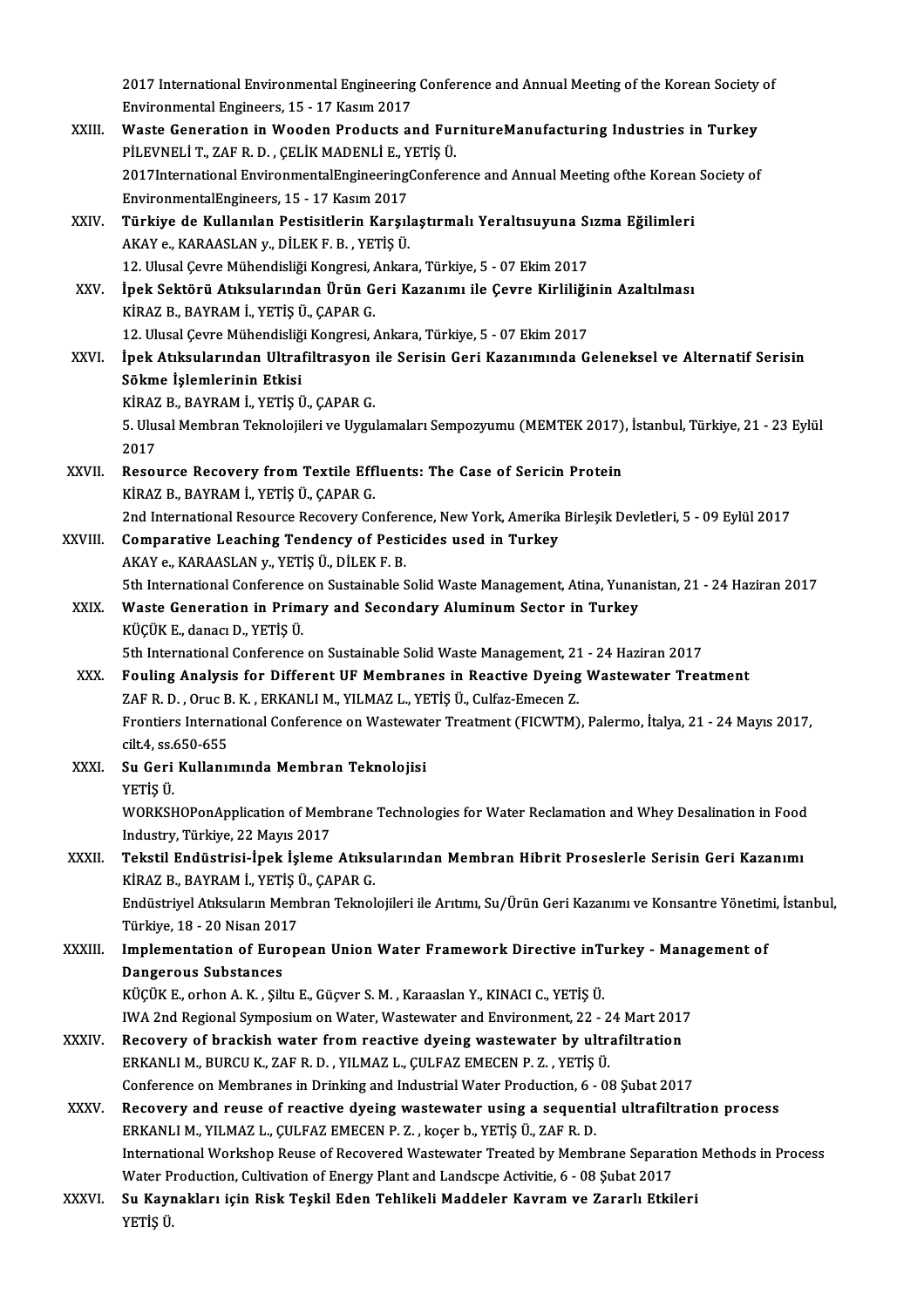SU KALİTESİ YÖNETİMİ DAİRESİ BAŞKANLIĞI2016 YILI HİZMETİÇİ EĞİTİM PROGRAMI, Türkiye, 29 Kasım - 03<br>Aralık 2016 SU KALİTESİ<br>Aralık 2016<br>Nanafiltrat SU KALITESI YÖNETIMI DAIRESI BAŞKANLIĞI2016 YILI HIZMETIÇI EĞITIM PROC<br>Aralık 2016<br>XXXVII. Nanofiltration for the Removal of Sulfate in Drinking Water Resources<br>KARARACAKA A DU EK E BAYILMAZ LAKIRIN A VETİŞ Ü

- Aralık 2016<br>Nanofiltration for the Removal of Sulfate in Drinkin<br>KARABACAK A., DİLEK F. B. , YILMAZ L., KİTİŞ M., YETİŞ Ü.<br>2nd South Fost European Conference en Sustainable Deve 2nd South East European Conference on Sustainable Development of Energy, Water and Environment Systems,<br>Piran, Slovenya, 15 - 18 Haziran 2016 KARABACAK A., DİLEK F. B., YILMAZ L., KİTİŞ M., YETİŞ Ü. 2nd South East European Conference on Sustainable Development of Energy, Water and Environment System<br>Piran, Slovenya, 15 - 18 Haziran 2016<br>XXXVIII. Cross media effect and financial analysis of best available techniques fo
- Piran, Slover<br>Cross medi<br>steel plant<br>Disc N ALP Cross media effect an<br>steel plant<br>Dişa N., ALP E., YETİŞ Ü.<br>2nd SEE SDEWES Confo steel plant<br>Dişa N., ALP E., YETİŞ Ü.<br>2nd SEE SDEWES Conference, 15 - 18 Haziran 2016<br>Analysis of the Bost Available Teshniques BAT

## Dişa N., ALP E., YETİŞ Ü.<br>2nd SEE SDEWES Conference, 15 - 18 Haziran 2016<br>XXXIX. Analysis of the Best Available Techniques BAT for Wastewater Emissions from a Denim<br>Manufasturing Textile Mill 2nd SEE SDEWES Conference<br>Analysis of the Best Availa<br>Manufacturing Textile Mill<br>VÜKSELED b. UZAL N. SAHİN Analysis of the Best Available Techniques BAT for Wastewate<br>Manufacturing Textile Mill<br>YÜKSELER h., UZAL N., ŞAHİNKAYA E., KİTİŞ M., DİLEK F. B. , YETİŞ Ü.<br>2nd South East European Conference on Sustainable Development of

Manufacturing Textile Mill<br>YÜKSELER h., UZAL N., ŞAHİNKAYA E., KİTİŞ M., DİLEK F. B. , YETİŞ Ü.<br>2nd South East European Conference on Sustainable Development of Energy, Water and Environment Systems,<br>Piran, Slavenya, 15,, YÜKSELER h., UZAL N., ŞAHİNKAYA E.,<br>2nd South East European Conference<br>Piran, Slovenya, 15 - 18 Haziran 2016<br>Analysis of the Best Available Tesl 2nd South East European Conference on Sustainable Development of Energy, Water and Environment Systems,<br>Piran, Slovenya, 15 - 18 Haziran 2016<br>XL. Analysis of the Best Available Techniques for Wastewaters from a Denim Manuf

- Piran, Slovenya, 15 18 Haziran 2016<br><mark>Analysis of the Best Available Techniques for Wastewaters</mark><br>yükseler h., UZAL N., ŞAHİNKAYA E., KİTİŞ M., DİLEK F. B. , YETİŞ Ü.<br>SDEWES SEE 2016, "The 2nd South Fest Europeen Conferens Analysis of the Best Available Techniques for Wastewaters from a Denim Manufacturing Textile Mill<br>yükseler h., UZAL N., ŞAHİNKAYA E., KİTİŞ M., DİLEK F. B. , YETİŞ Ü.<br>SDEWES SEE 2016 - The 2nd South East European Conferenc yükseler h., UZAL N., ŞAHİNKAYA E., KİTİŞ M., DİLEK F. B. , YETİŞ Ü.<br>SDEWES SEE 2016 - The 2nd South East European Conference on Sustainable Development of Energy, Water and<br>Environment Systems, 15 - 18 Haziran 2016 SDEWES SEE 2016 - The 2nd South East European Conferen<br>Environment Systems, 15 - 18 Haziran 2016<br>XLI. Membran Prosesler ve Oluşacak Atık Suyun Bertarafı<br>VETİS Ü
- Environi<br>Membra<br>YETİŞ Ü.<br>IV. OSB 6 Membran Prosesler ve Oluşacak Atık Suyun Be:<br>YETİŞ Ü.<br>IV. OSB ÇEVRE ZİRVESİ, Türkiye, 27 - 29 Mayıs 2016<br>Prosess Ontimiration on Water Beseyery From

- XLI . Process Optimization onWater Recovery FromReal Reactive Dyeing Effluents IV. OSB ÇEVRE ZİRVESİ, Türkiye, 27 - 29 Mayıs 2016<br>Process Optimization on Water Recovery From Real Reactive Dyein<br>Koçer B., ERKANLI M., ZAF R. D. , YILMAZ L., YETİŞ Ü., ÇULFAZ EMECEN P. Z.<br>PERMEA 15 - 19 Mayıs 2016 Process Optimization on W<br>Koçer B., ERKANLI M., ZAF R.<br>PERMEA, 15 - 19 Mayıs 2016<br>Bosovoru and rouse of rea Koçer B., ERKANLI M., ZAF R. D. , YILMAZ L., YETİŞ Ü., ÇULFAZ EMECEN P. Z.<br>PERMEA, 15 - 19 Mayıs 2016<br>XLIII. Recovery and reuse of reactive dyeing wastewater by ultrafiltration<br>ERKANLI M., Kocer B., Zaf R., YILMAZ L., Culf
- Recovery and reuse of reactive dyeing wastewater by ultrafiltration 26th Annual Meeting of the North American Membrane Society, NAMS 2016, Washington, Amerika Birleşik Devletleri,21 -25Mayıs2016, ss.160-161 26th Annual Meeting of the North American Membrane Society, NAMS 2016, Washing<br>Devletleri, 21 - 25 Mayıs 2016, ss.160-161<br>XLIV. Modern practices in the management of waste from iron and steel industry<br>VETIS Ü seltup, CÜLNU
- Devletleri, 21 25 Mayıs 2016, ss.160-161<br>Modern practices in the management of wa<br>YETİŞ Ü., çakır n., GÜLNUR m., ALP E., DİLEK F. B.<br>4th İnternational sunosium en urate materiale 1 Modern practices in the management of waste from iron al<br>YETİŞ Ü., çakır n., GÜLNUR m., ALP E., DİLEK F. B.<br>4th İnternational syposium on waste materials, 12 - 16 Ekim 2015<br>Modern Prestises in the Manassment of Westfrom Ir YETİŞ Ü., çakır n., GÜLNUR m., ALP E., DİLEK F. B.<br>4th İnternational syposium on waste materials, 12 - 16 Ekim 2015<br>XLV. Modern Practices in the Management of Wastfrom Iron and Steel Industry<br>VETİŞ Ü. Colup N. Moden G. ALB
- 4th International syposium on waste materials,<br>Modern Practices in the Management of W<br>YETİŞ Ü., Çakır N., Maden G., ALP E., DİLEK F. B.<br>4TH INTERNATIONAL SYMPOSUM ON ADVAN Modern Practices in the Management of Wastfrom Iron and Steel Industry<br>YETİŞ Ü., Çakır N., Maden G., ALP E., DİLEK F. B.<br>4TH INTERNATIONAL SYMPOSIUM ON ADVANCED MATERIALS, 12 - 16 Ekim 2015<br>Tehlikeli Maddelerin Kontrolünde
- YETİŞ Ü., Çakır N., Maden G., ALP E., DİLEK F. B.<br>4TH INTERNATIONAL SYMPOSIUM ON ADVANCED MATERIALS, 1<br>XLVI. Tehlikeli Maddelerin Kontrolünde Membran Teknolojileri<br>veris ü 4TH INT<br>Tehlikel<br>YETİŞ Ü. Tehlikeli Maddelerin Kontrolünde Membran Teknolojileri<br>YETİŞ Ü.<br>4. Ulusal Membran Teknolojileri ve Uygulamalari Sempozyumu, Türkiye, 7 - 08 Ekim 2015<br>Peaktif Payama Atıksularının Ultrafiltrasyon ile Cari Kazanımı

- YETİŞ Ü.<br>4. Ulusal Membran Teknolojileri ve Uygulamalari Sempozyumu, Türkiye<br>XLVII. Reaktif Boyama Atıksularının Ultrafiltrasyon ile Geri Kazanımı<br>REKANLLM XILMAZLI YETİŞ Ü. CULEAZ EMECEN B.Z 4. Ulusal Membran Teknolojileri ve Uygulamalari Sempo:<br>Reaktif Boyama Atıksularının Ultrafiltrasyon ile G<br>ERKANLI M., YILMAZ L., YETİŞ Ü., ÇULFAZ EMECEN P. Z.<br>5. Ulusal Membran Teknolojileri Semperunun Türkiye 1 5. Reaktif Boyama Atıksularının Ultrafiltrasyon ile Geri Kazanımı<br>ERKANLI M., YILMAZ L., YETİŞ Ü., ÇULFAZ EMECEN P. Z.<br>5. Ulusal Membran Teknolojileri Sempozyumu, Türkiye, 6 - 07 Ekim 2015
- ERKANLI M., YILMAZ L., YETİŞ Ü., ÇULFAZ EMECEN P. Z.<br>5. Ulusal Membran Teknolojileri Sempozyumu, Türkiye, 6 07 Ekim 2015<br>XLVIII. Teorik Atık Envanteri Geliştirilmesi Tehlikeli Atık Yönetim Sistemlerinde Kullanımı<br>199 5. Ulusal Membran Teknolojileri Sempozyumu, Türkiye, 6 - 07 Ekim 2015<br>Teorik Atık Envanteri Geliştirilmesi Tehlikeli Atık Yönetim Sistemlerinde Kulla<br>YETİŞ Ü., KARANFİL T., ALP E., DİLEK F. B. , CAN Z. S. , TORÖZ İ., ÖNCEL Teorik Atık Envanteri Geliştirilmesi Tehlikeli Atık Yöneti<br>YETİŞ Ü., KARANFİL T., ALP E., DİLEK F. B. , CAN Z. S. , TORÖZ İ., (<br>Türk Alman Katı Atık Günleri- TAKAG'2015, 26 - 29 Mayıs 2015<br>Develenment of a National Set of YETİŞ Ü., KARANFİL T., ALP E., DİLEK F. B. , CAN Z. S. , TORÖZ İ., ÖNCEL M. S. , DOĞAN Ö.<br>Türk Alman Katı Atık Günleri- TAKAG'2015, 26 - 29 Mayıs 2015<br>XLIX. Development of a National Set of Environmental Performance In Türk Alman Katı Atık Günleri-TAKAG'2015, 26 - 29 Mayıs 2015

International ConferenceIndustrial Waste & Wastewater Treatment & Valorisation, 21 - 23 Mayıs 2015

CAPAR G., YETİŞ Ü.<br>International ConferenceIndustrial Waste & Wastewater Treatment & Valorisation, 21 - 23 Mayıs 2015<br>L. Evaluation of environmental performance based on proximity to BAT associated resource utilization<br>and International ConferenceIndustrial Waste & Wastewater Treatment &<br>Evaluation of environmental performance based on proximit<br>and emission values A case study in a steel making industry<br>colure ALBE VETIS it Evaluation of environ<br>and emission values *l*<br>çakır n., ALP E., YETİŞ Ü.<br>WWATV 2015 21 - 22 l and emission values A case study in a steel making industry<br>çakır n., ALP E., YETİŞ Ü.<br>IWWATV 2015, 21 - 23 Mayıs 2015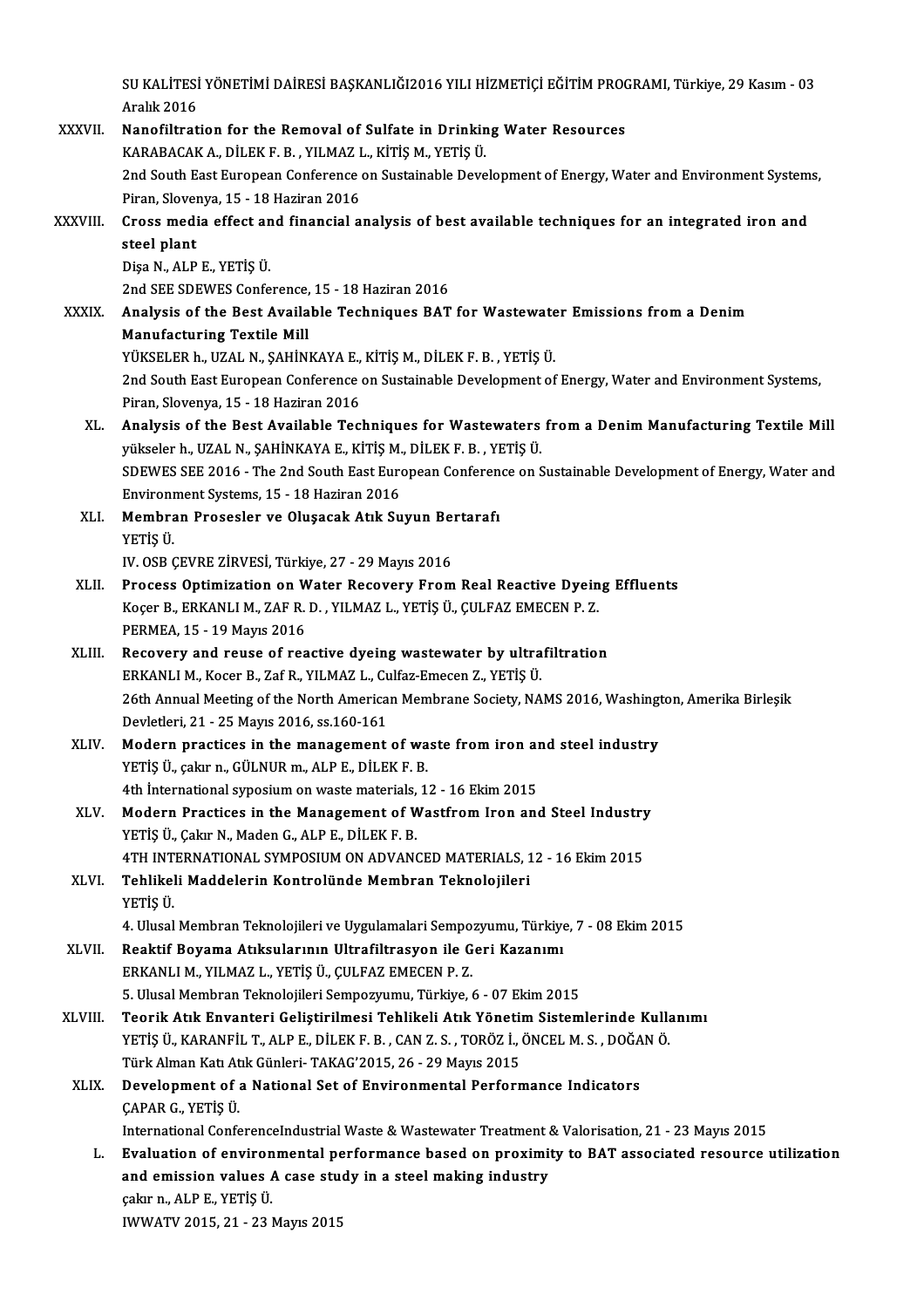- LI. Exploring Stabilization Alternatives for a Lime-Softening Sludge with a High Organic Content Exploring Stabili:<br>Dilek F. B. , Yetiş Ü.<br>2nd Int Conference Exploring Stabilization Alternatives for a Lime-Softening Sludge with a High Organic Content<br>Dilek F. B. , Yetiş Ü.<br>2nd Int Conference on Sustainable Solid Waste Management, Athens, Yunanistan, 12 - 14 Haziran 2014, ss.1-2 Dilek F. B. , Yetiş Ü.<br>2nd Int Conference on Sustainable Solid Waste Management, Athens, Yunanistan, 12 - 14 Haziran 2014, ss.1-26<br>2011. Purification and concentration of caustic mercerization wastewater by membrane pr **2nd Int Confer<br>Purification<br>evaporation<br>TINC M S - CI** Purification and concentration of caustic merceri<br>evaporation<br>TUNÇ M. S. , ÇULFAZ EMECEN P. Z. , YILMAZ L., YETİŞ Ü.<br>International Conference en Applications of Nanotechne evaporation<br>TUNÇ M. S. , ÇULFAZ EMECEN P. Z. , YILMAZ L., YETİŞ Ü.<br>International Conference on Applications of Nanotechnology in Membranes for Water Treatment, İzmir, Türkiye, 8<br>- 10 Ekim 2013 TUNÇ M. S. , ÇUL<br>International Co<br>- 10 Ekim 2013<br>Tekstil andüst International Conference on Applications of Nanotechnology in Membranes for Water Treatment, İzmir, Türkiye,<br>10 Ekim 2013<br>LIII. Tekstil endüstrisi alkali atıksularından basınç sürücülü membran prosesleriyle kostik geri kaz - 10 Ekim 2013<br>Tekstil endüstrisi alkali atıksularından basınç sür<br>TUNÇ M. S. , ÇULFAZ EMECEN P. Z. , YILMAZ L., YETİŞ Ü.<br>2. Ulucel Membran Teknolojileri ve Uvaulamaları Semne Tekstil endüstrisi alkali atıksularından basınç sürücülü membran prosesleriyle kostik g<br>TUNÇ M. S. , ÇULFAZ EMECEN P. Z. , YILMAZ L., YETİŞ Ü.<br>3. Ulusal Membran Teknolojileri ve Uygulamaları Sempozyumu, Elazığ, Türkiye, 26 TUNÇ M. S. , ÇULFAZ EMECEN P. Z. , YILMAZ L., YETİŞ Ü.<br>3. Ulusal Membran Teknolojileri ve Uygulamaları Sempozyumu, Elazığ, Türkiye, 26 - 27 Eylül 2013<br>LIV. Membran prosesleri ve buharlaştırma ile kot kumaşı üretim teks atıksularından kostik geri kazanımı TUNÇM.S. ,ÇULFAZ EMECENP.Z. ,YILMAZ L.,YETİŞÜ. atıksularından kostik geri kazanımı<br>TUNÇ M. S. , ÇULFAZ EMECEN P. Z. , YILMAZ L., YETİŞ Ü.<br>3. Ulusal Membran Teknolojileri ve Uygulamaları Sempozyumu, Elazığ, Türkiye, 26 - 27 Eylül 2013<br>Effect of Triclesen en the Selectio LV. Effect of Triclosan on the Selection of Antibiotic Resistance in Sludge fromWastewater Treatment 3. Ulusa<br>Effect<br>Plants DilekF.B. ,YetişÜ.,Lira F.,Martínez J.,OggioniM.,CuestaT. Plants<br>Dilek F. B. , Yetiş Ü., Lira F., Martínez J., Oggioni M., Cuesta T.<br>5th congress of European Microbiologist- FEMS congress , Leipzig, Almanya, 21 - 25 Temmuz 2013, ss.1<br>Wetar Rayse Strategies: Jran and Steel Industr LVI. Water Reuse Strategies: Iron and Steel Industry Case Study 5th congress of Eury<br>**Water Reuse Still**<br>YETİŞ Ü., YETİŞ Ü.<br>NATO Advanced E Water Reuse Strategies: Iron and Steel Industry Case Study<br>YETİŞ Ü., YETİŞ Ü.<br>NATO Advanced Research Workshop on Security of Industrial Water Supply and Management, Ankara, Türkiye, 13<br>15 Erlül 2010 cs 141 159 YETİŞ Ü., YETİŞ Ü.<br>NATO Advanced Research V<br>- 15 Eylül 2010, ss.141-158<br>Endüstrival kaynaklı kirl NATO Advanced Research Workshop on Security of Industrial Water Supp<br>- 15 Eylül 2010, ss.141-158<br>LVII. Endüstriyel kaynaklı kirlenmiş sahalar için çevre yönetim sistemi<br>iNU Ü K CÜNENER m CİRCİN s. YETİS Ü DÜ EKER AKSOVA RÜ - 15 Eylül 2010, ss.141-158<br>Endüstriyel kaynaklı kirlenmiş sahalar için çevre yönetim sistemi<br>ÜNLÜ K., GÜVENER m., GİRGİN s., YETİŞ Ü., DİLEK F. B. , AKSOY A., BÜYÜKER b., POLAT ş. Endüstriyel kaynaklı kirlenmiş sahalar için çevre<br>ÜNLÜ K., GÜVENER m., GİRGİN s., YETİŞ Ü., DİLEK F. B. , /<br>EKK 08, İstanbul, Türkiye, 11 - 13 Haziran 2008, ss.9-26<br>ENVIRONMENTAL RISK ASSESSMENT OF A TEVTIL LVIII. ENVIRONMENTAL RISK ASSESSMENT OF A TEXTILE FACTORY IN TURKEY<br>Mungan M., Yetis U. EKK 08, İstanbul, Türkiye, 11 - 13 Haziran 2008, ss.9-26 ENVIRONMENTAL RISK ASSESSMENT OF A TEXTILE FACTORY IN TURKEY<br>Mungan M., Yetis U.<br>NATO Advanced Research Workshop on Energy and Environmental Challenges to Security, Budapest, Macaristan,<br>21 - 22 Kesum 2007, ss.415, 427 Mungan M., Yetis U.<br>NATO Advanced Research Work<br>21 - 23 Kasım 2007, ss.415-427<br>Formation of shlorination by NATO Advanced Research Workshop on Energy and Environmental Challenges to Security, Budapest, Macaris<br>21 - 23 Kasım 2007, ss.415-427<br>LIX. Formation of chlorination by-products in low-SUVA surface waters: Correlations with 21 - 23 Kasım 2007, ss.415-427<br>Formation of chlorination by-products in low-SUVA surface waters: Correlations with SUVA and<br>differential UV spectroscopy Ates N., KİTİŞ M., YETİŞ Ü. 233rd National Meeting of the Cellulose-and-Renewable-Materials-Division of the American-Chemical-Society Ates N., KİTİŞ M., YETİŞ Ü.<br>233rd National Meeting of the Cellulose-and-Renewable-Materials-Division of<br>(ACS), Illinois, Amerika Birleşik Devletleri, 25 - 29 Mart 2007, cilt.233, ss.416<br>Water avality, pollution and conserv LX. Water quality, pollution and conservation<br>Yetis U. (ACS), I<br>Water<br>Yetis U. Water quality, pollution and conservation<br>Yetis U.<br>Conference of the NATO Advanced Study Institute on Overexploitation and Contamination of Shared Groundwater Yetis U.<br>Conference of the NATO Advanced Study Institute on Overex<br>Resources, Varna, Bulgaristan, 1 - 12 Ekim 2006, ss.227-256<br>Ankara Sehrinin Ham Suyunda İleri Koagülasyon Caly Conference of the NATO Advanced Study Institute on Overexploitat<br>Resources, Varna, Bulgaristan, 1 - 12 Ekim 2006, ss.227-256<br>LXI. Ankara Şehrinin Ham Suyunda İleri Koagülasyon Çalışması<br>atlı e. YETİS Ü. DİLEKER Resources, Varna, Bulgaristan, 1 - 12 Ekim 2006, ss.227-256<br>LXI. Ankara Şehrinin Ham Suyunda İleri Koagülasyon Çalışması<br>atlı e., YETİŞ Ü., DİLEK F. B. Ankara Şehrinin Ham Suyunda İleri Koagülasyon Çalışması<br>atlı e., YETİŞ Ü., DİLEK F. B.<br>2. Ulusal Çevre Kirliliği Kontrolü Sempozyumu, Ankara, Türkiye, 22 - 24 Ekim 2003, ss.388-391<br>Hee of CIS as a sunnarting tool for anyir ath e., YETİŞ Ü., DİLEK F. B.<br>2. Ulusal Çevre Kirliliği Kontrolü Sempozyumu, Ankara, Türkiye, 22 - 24 Ekim 2003, ss.388-391<br>2. Use of GIS as a supporting tool for environmental risk assessment and emergency response plans<br> 2. Ulusal Çevre Kirliliği Ko<br>Use of GIS as a suppol<br>Girgin S., Unlu K., Yetis U.<br>NATO Advanced Beseers Use of GIS as a supporting tool for environmental risk assessment and emergency response plans<br>Girgin S., Unlu K., Yetis U.<br>NATO Advanced Research Workshop on Comparative Risk Assessment and Environmental Decision Making, Girgin S., Unlu K., Yetis U.<br>NATO Advanced Research Workshop on Comparative Risk Assessment and Environmental Decision Making, Rome,<br>İtalya, 13 - 16 Ekim 2002, cilt.38, ss.267-274 LXIII. Heavy metal biosorption by white-rot fungi İtalya, 13 - 16 Ekim 2002, cilt.38, ss.267-274<br>Heavy metal biosorption by white-rot fungi<br>YETİŞ Ü., ÖZCENGİZ G., DİLEK F. B. , Ergen N., Erbay A., Dölek A.<br>Presessings of the 1998-19th Bionnial Conference of the Intern Proceedings of the 1998 19th Biennial Conference of the International Association on Water Quality. Part 1 (of 9),<br>Vancouver, Kanada, 21 - 26 Haziran 1998, cilt.38, ss.323-330 YETİŞ Ü., ÖZCENGİZ G., DİLEK F. B. , Ergen N., Erbay A., Dölek<br>Proceedings of the 1998 19th Biennial Conference of the Inte<br>Vancouver, Kanada, 21 - 26 Haziran 1998, cilt.38, ss.323-330<br>Heauw Matel Biegenntion by Polynonous
- LXIV. Heavy Metal Biosorption by Polyporous Versicolor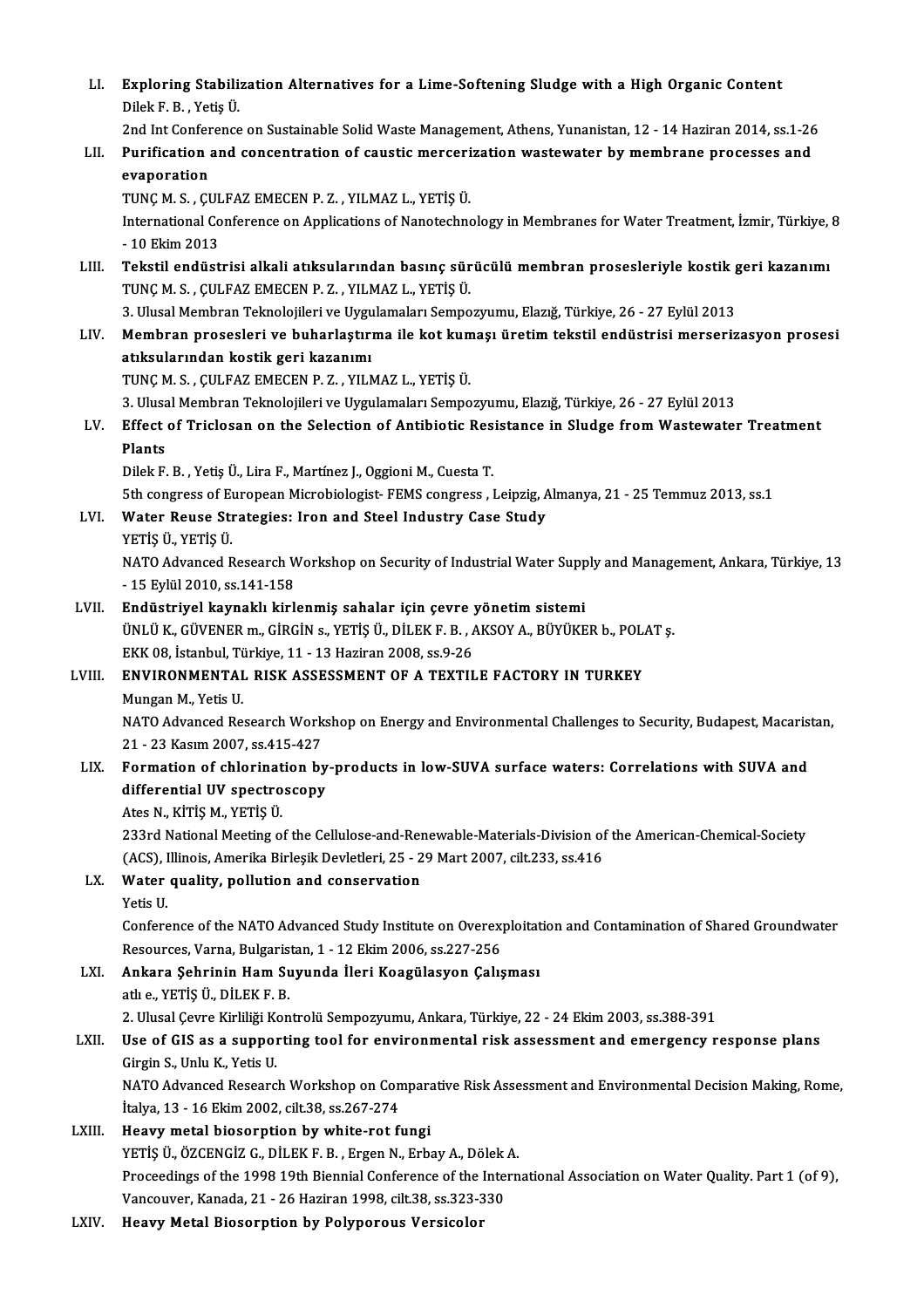erbay a., YETİŞ Ü., DİLEK F. B. , ÖZCENGİZ G.<br>MESAER Oth International Sumnasium on Er

erbay a., YETİŞ Ü., DİLEK F. B. , ÖZCENGİZ G.<br>MESAEP, 9th International Symposium on Environmental Pollution and its Impact on Life in the Mediterranean<br>Region, İtalya 4., 00 Eltim 1997 erbay a., YETİŞ Ü., DİLEK F. B. , Ö<br>MESAEP, 9th International Symp<br>Region, İtalya, 4 - 09 Ekim 1997<br>Fffesta of Hosuy, Metala on B MESAEP, 9th International Symposium on Environmental Pollution and its Impact on Life in the Medit<br>Region, İtalya, 4 - 09 Ekim 1997<br>LXV. Effects of Heavy Metals on Biological Activity in BOD Bottle Seed Biomass Concentrati Region, İtalya, 4 - 09 Ekim 1997<br>Effects of Heavy Metals on Biological Activity in BOD Bottle Seed Biomass Concentration

## Effects of Heavy Metals on Biological Activity in BOD Bottle Seed Biomass Concentration<br>YETİŞ Ü., DİLEK F. B. , gökçay c.<br>Second Industrial Symposium on Waste Management Problems in Agro-Industries, İstanbul, Türkiye, 23 -YETİŞ Ü., DİLEK F. B. , gökçay c.<br>Second Industrial Symposium on Waste Manage<br>1992, ss.141-149<br>Chromium Stimulation of Activated Sludge Second Industrial Symposium on Waste Manager<br>1992, ss.141-149<br>LXVI. Chromium Stimulation of Activated Sludge<br>DEMIPER C. N. DUEKE R. VETIS II

DEMİRERG.N. ,DİLEKF.B. ,YETİŞÜ. Chromium Stimulation of Activated Sludge<br>DEMİRER G. N. , DİLEK F. B. , YETİŞ Ü.<br>1st International Conference and Exhibition on Biological Waste Treatment, Herning, Danimarka, 1 - 04 Haziran<br>1992 DEMI<br>1st Int<br>1992<br>Effect 1st International Conference and Exhibition on Biological W<br>1992<br>LXVII. Effects of Heavy Metals on Activated Sludge Process<br>DRILEVE P VETIS II

1992<br>LXVII. Effects of Heavy Metals on Activated Sludge Process<br>DİLEK F. B. , YETİŞ Ü. IAWPRC 16th Biennial International Conference, Washington, Kiribati, 24 - 30 Mayıs 1992

#### Desteklenen Projeler

Desteklenen Projeler<br>Yetiş Ü., Dilek F. B. , Kurt Z., Çapar G., Pilevneli T., Küçük E., Kaplan Bekaroğlu Ş. Ş. , Ülgüdür N., Diğer Resmi Kurumlarca<br>Desteklaren Preja, ATIK REVAN SİSTEMİNE DENETİM KARİL İVETİ KAZANDIRIL MAS D'esteklenen'n Frojeler<br>Yetiş Ü., Dilek F. B. , Kurt Z., Çapar G., Pilevneli T., Küçük E., Kaplan Bekaroğlu Ş. Ş. , Ülgüdür N., Diğer Resmi Kui<br>Desteklenen Proje, ATIK BEYAN SİSTEMİNE DENETİM KABİLİYETİ KAZANDIRILMASI VE A Yetiş Ü., Dilek F. B. , Kurt Z., Çapar G., Pil<br>Desteklenen Proje, ATIK BEYAN SİSTEM<br>İYİLEŞTİRİLMESİ PROJESİ, 2019 - 2020<br>Vetiş Ü. Dilek E. B., Yılmazel Tekel Y. D Desteklenen Proje, ATIK BEYAN SİSTEMİNE DENETİM KABİLİYETİ KAZANDIRILMASI VE ATIK YÖNETİMİNİN<br>İYİLEŞTİRİLMESİ PROJESİ, 2019 - 2020<br>Yetiş Ü., Dilek F. B. , Yılmazel Tokel Y. D. , Küçük E., Pilevneli T., Ülgüdür N., Diğer Re

İYİLEŞTİRİLMESİ PROJESİ, 2019 - 2020<br>Yetiş Ü., Dilek F. B. , Yılmazel Tokel Y. D. , Küçük E., Pilevneli T., Ülgüdür N., Diğer Resmi Kurumlarca Destekle<br>ATIK ARA DEPOLAMA TESİSLERİNE İLİŞKİN KRİTER VE ESASLARIN BELİRLENMESİ Yetiş Ü., Dilek F. B. , Yılmazel Tokel Y. D. , Küçük E., Pilevneli T., Ülgüdür N., Diğer Resmi Kurumlarca Desteklenen<br>ATIK ARA DEPOLAMA TESİSLERİNE İLİŞKİN KRİTER VE ESASLARIN BELİRLENMESİ PROJESİ, 2019 - 2020<br>Yetiş Ü., Di

ATIK ARA DEPOLAMA TESİSLERİNE İLİŞKİN KRİTER VE ESASLARIN BELİRLENMESİ PROJESİ, 2019 - 2020<br>Yetiş Ü., Diğer Resmi Kurumlarca Desteklenen Proje, Türkiye Deniz Çevresi Stratejisinin Oluşturulması Projesi -<br>Önlemlerin Program Yetiş Ü., Diğer Resmi Kurumlarca Desteklenen Proje, Türkiye Deniz Çevresi Stratejisinin Oluşturulması Projesi -<br>Önlemlerin Programına ait maliyetlerinin belirlenmesi ve Çevresel Yatırımlar, 2019 - 2020<br>Yetiş Ü., Dilek F. B

Önlemlerin Programına ait maliyetlerinin be<br>Yetiş Ü., Dilek F. B. , Bayramoğlu T. H. , Diğer<br>Uygulamaları Projesi (BESTÜ), 2019 - 2019<br>Yetiş Ü. Diğer Besmi Kunumlarsa Destekları Yetiş Ü., Dilek F. B. , Bayramoğlu T. H. , Diğer Resmi Kurumlarca Desteklenen Proje, Belirli Sektörle<br>Uygulamaları Projesi (BESTÜ), 2019 - 2019<br>Yetiş Ü., Diğer Resmi Kurumlarca Desteklenen Proje, Minamata Sözleşmesine Uyum Uygulamaları Projesi (BESTÜ), 2019 - 2019<br>Yetiş Ü., Diğer Resmi Kurumlarca Desteklenen Proje, Minamata Sözleşmesine Uyum, 2019 - 2019<br>Yetiş Ü., Dilek F. B. , Diğer Resmi Kurumlarca Desteklenen Proje, İçme Suyu Havzalarında

Yetiş Ü., Diğer Resmi Kurumlarca Desteklenen Proje, M<br>Yetiş Ü., Dilek F. B. , Diğer Resmi Kurumlarca Desteklen<br>(GES) Olası Etkilerinin Değerlendirilmesi, 2018 - 2018<br>Dilek E. B., Vetiş Ü., Diğer Besmi Kurumlarsa Desteklen Yetiş Ü., Dilek F. B. , Diğer Resmi Kurumlarca Desteklenen Proje, İçme Suyu Havzalarında Güneş Enerji santrallerinin<br>(GES) Olası Etkilerinin Değerlendirilmesi, 2018 - 2018<br>Dilek F. B. , Yetiş Ü., Diğer Resmi Kurumlarca Des

(GES) Olası Etkilerinin Değerlendirilmesi, 2018 - 2018<br>Dilek F. B. , Yetiş Ü., Diğer Resmi Kurumlarca Desteklen<br>(GES) Olası Etkilerinin Değerlendirilmesi, 2018 - 2018<br>Dilek E. B., Vetiş Ü. Ünlü K., Diğer Besmi Kurumlarsa D Dilek F. B. , Yetiş Ü., Diğer Resmi Kurumlarca Desteklenen Proje, İçme Suyu Havzalarında Güneş Enerjisi Santr<br>(GES) Olası Etkilerinin Değerlendirilmesi, 2018 - 2018<br>Dilek F. B. , Yetiş Ü., Ünlü K., Diğer Resmi Kurumlarca D

(GES) Olası Etkilerinin Değerlendirilmesi, 2018 - 2018<br>Dilek F. B. , Yetiş Ü., Ünlü K., Diğer Resmi Kurumlarca Desteklenen Proje, Alıcı Ortam Kriterleri Bazında Deşarj<br>Standartlarını Belirleme ve Uygulama Yöntemlerinin Gel Dilek F. B. , Yetiş Ü., Ünlü K., Diğer Resmi Kurumlarca Desteklenen Proje, Alıcı Ortam Kriterleri Bazında Deşarj<br>Standartlarını Belirleme ve Uygulama Yöntemlerinin Geliştirilmesi Projesi, 2016 - 2018<br>Dilek F. B. , Yetiş Ü.

Standartlarını Belirleme ve Uygulama Yöntemlerinin Geliştirilmesi Projesi, 2016 - 2018<br>Dilek F. B. , Yetiş Ü., Çelik Madenli E., AB Destekli Diğer Projeler, Technical Assistance for Strengthening the C<br>Ministry of Environm Dilek F. B. , Yetiş Ü., Çelik Madenli E., AB Destekli Diğer Projeler, Technical Assistance for Strengthening the Capacity of<br>Ministry of Environment and Urbanization on EIA (SEktörel ÇED Kılavuzlarının Hazırlanması), 2017

Ministry of Environment and Urbanization on EIA (SEktörel ÇED Kılavuzlarının Hazırlanması), 2017 - 2017<br>Dilek F. B. , Yetiş Ü., Ünlü K., Diğer Resmi Kurumlarca Desteklenen Proje, Sektörel Bazlı Tehlikeli Atık Üretimi ve Yö Dilek F. B. , Yetiş Ü., Ünlü K., Diğer Resmi Kurumlarca Desteklenen Proje, Sektörel Bazlı Tehlikeli Atık Üretimi ve Yönetir<br>Rehber Dokumanlarının Hazırlanması, 2016 - 2016<br>YETİŞ Ü., Diğer Özel Kurumlarca Desteklenen Proje,

Rehber Dokumanlarının Hazırlanması, 2016 - 2016<br>YETİŞ Ü., Diğer Özel Kurumlarca Desteklenen Proje, Yeraltı Sularının Miktar ve Kalite Özelliklerinin Ortaya Konması ve<br>Değerlendirilmesi Konusundaki Uygulamalar Gediz Havzası YETİŞ<br>Değer<br>2016<br>Dit Ek Değerlendirilmesi Konusundaki Uygulamalar Gediz Havzası Örnek Çalışması Projesi Kapsamında Danışmanlık, 2016 -<br>2016<br>DİLEK F. B. , YETİŞ Ü., Diğer Özel Kurumlarca Desteklenen Proje, Yeraltı suyuna geçme potansiyeli olan kir

DİLEK F. B., YETİŞ Ü., Diğer Özel Kurumlarca Desteklenen Proje, Yeraltı suyuna geçme potansiyeli olan kirleticilerin DİLEK F. B. , YETİŞ Ü., Diğer Özel Kurumlarca Desteklenen Proje, Yeraltı suyuna geçme potansiyeli olan kirleticilerin<br>belirlenmesi, 2015 - 2015<br>ÇULFAZ EMECEN P. Z. , Koçer B., YETİŞ Ü., Yükseköğretim Kurumları Destekli Pro

belirlenmesi, 2015 - 2015<br>ÇULFAZ EMECEN P. Z. , Koçer B., YETİŞ Ü., Yükseköğretim Kurumları Destekli<br>MEMBRAN SÜREÇLERİ İLE TEMİZ SU OLARAK GERİ KAZANIMI, 2014 - 2015 MEMBRAN SÜREÇLERİ İLE TEMİZ SU OLARAK GERİ KAZANIMI, 2014 - 2015<br>Bilimsel Dergilerdeki Faaliyetler

Turkish Journal of Water Sciences and Management, Danışma Kurul Üyesi, 2018 - Devam Ediyor International Journal of Water and Wastewater Treatment, Editörler Kurulu Üyesi, 2017 - Devam Ediyor